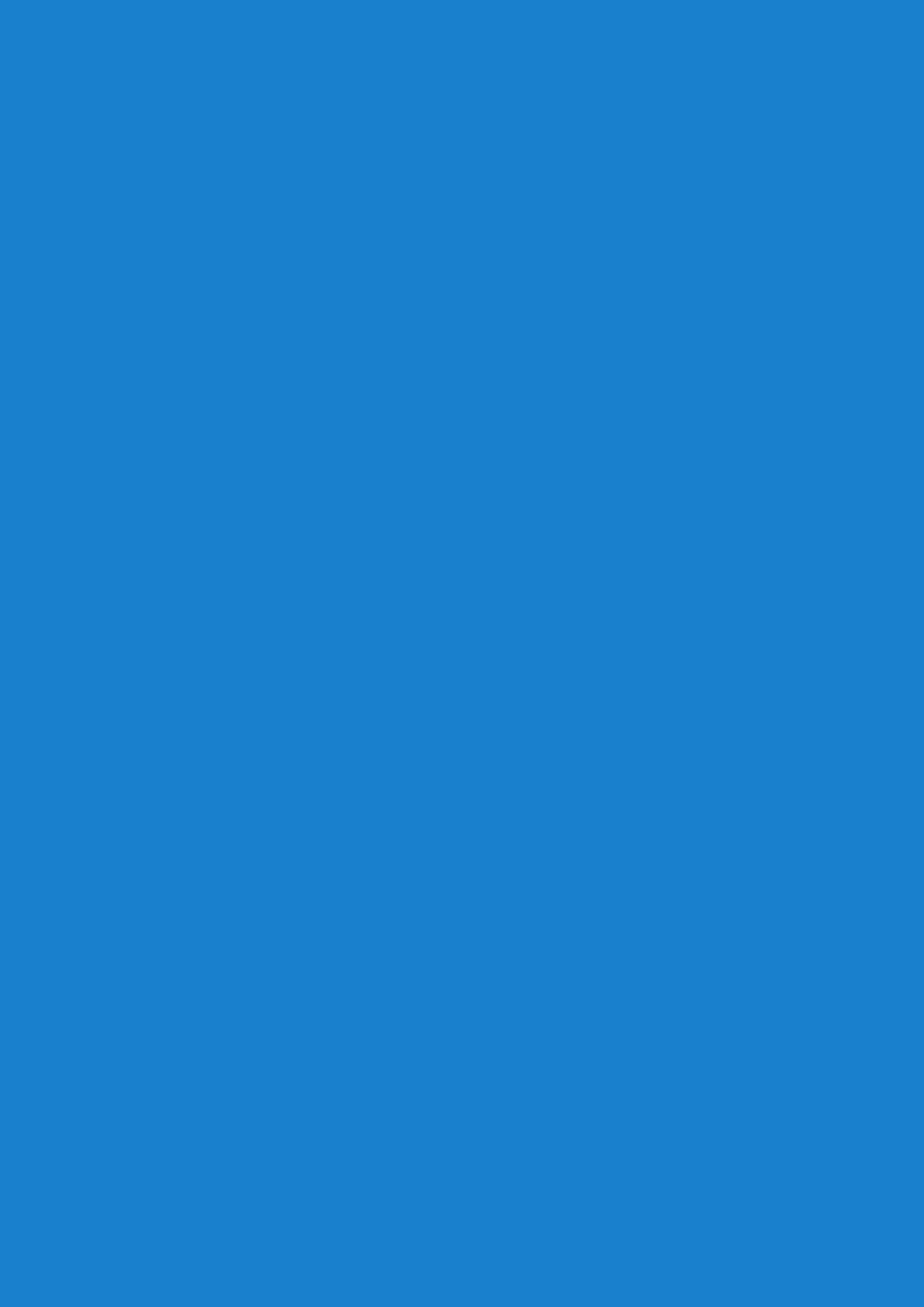



#### **North West Procurement Development**

## **Contents**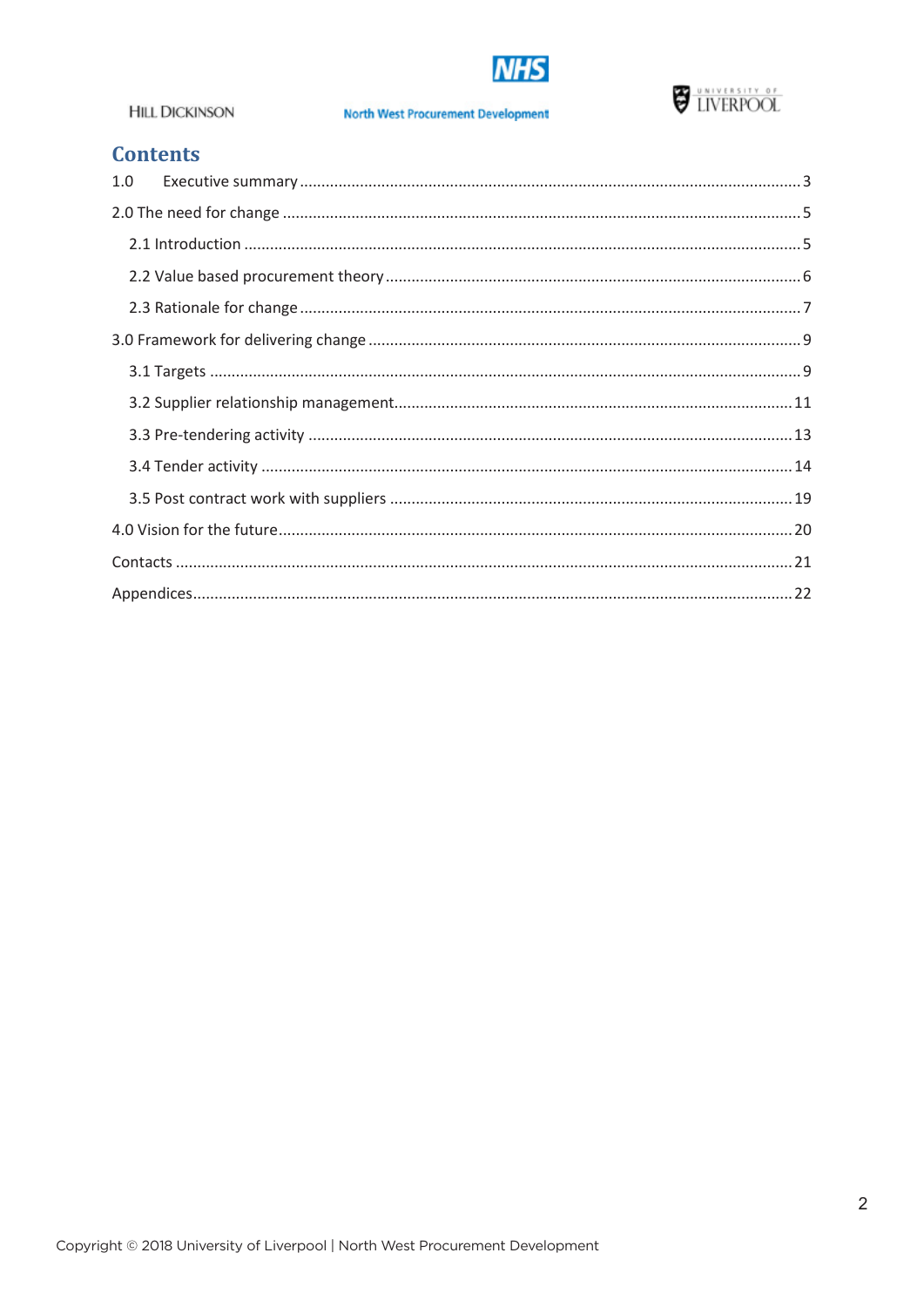

#### **North West Procurement Development**



### **1.0 Executive summary**

Health systems across the globe are faced with unprecedented challenges in respect of rising demand and increasing patient expectations; set against a back drop of diminishing financial resources. This report proposes that healthcare procurement professionals have a significant role to play in addressing these issues and can deliver improved patient outcomes, increased savings opportunities and wider operational efficiencies through the application of the principles and practices of 'Value Based Procurement' (VBP).

The adoption of a value approach is supported within the publications of; "Next steps on the NHS five year forward view" (NHS England, 2017), "Operational productivity and performance in English NHS acute hospitals; unwarranted variation" (Carter review, 2015), the NHS RightCare programme and the introduction of the DH Future operating model. A core principle of VBP is the need to adopt a long term strategic view and a recent statement from the Prime Minister (27/3/18) supports this direction of travel.

From the perspective at a Hospital (NHS Trust) level, current price-focused procurement practices, adversarial supplier relationships and short term thinking are partly the result of the existing financial regime which has a constrained focus on "in-year" product savings targets - rather than the ability to optimise cost reduction through a more holistic approach and deliver a reduction across the whole patient pathway.

This report proposes a framework that enables organisations to recognise and apply the benefits and principles of VBP, initially focusing on pathway savings and efficiencies with a view to developing mature systems and cultures that can capture and deliver long term benefits through improved patient outcomes:



*Fig: The move from Price to a Value-based healthcare approach*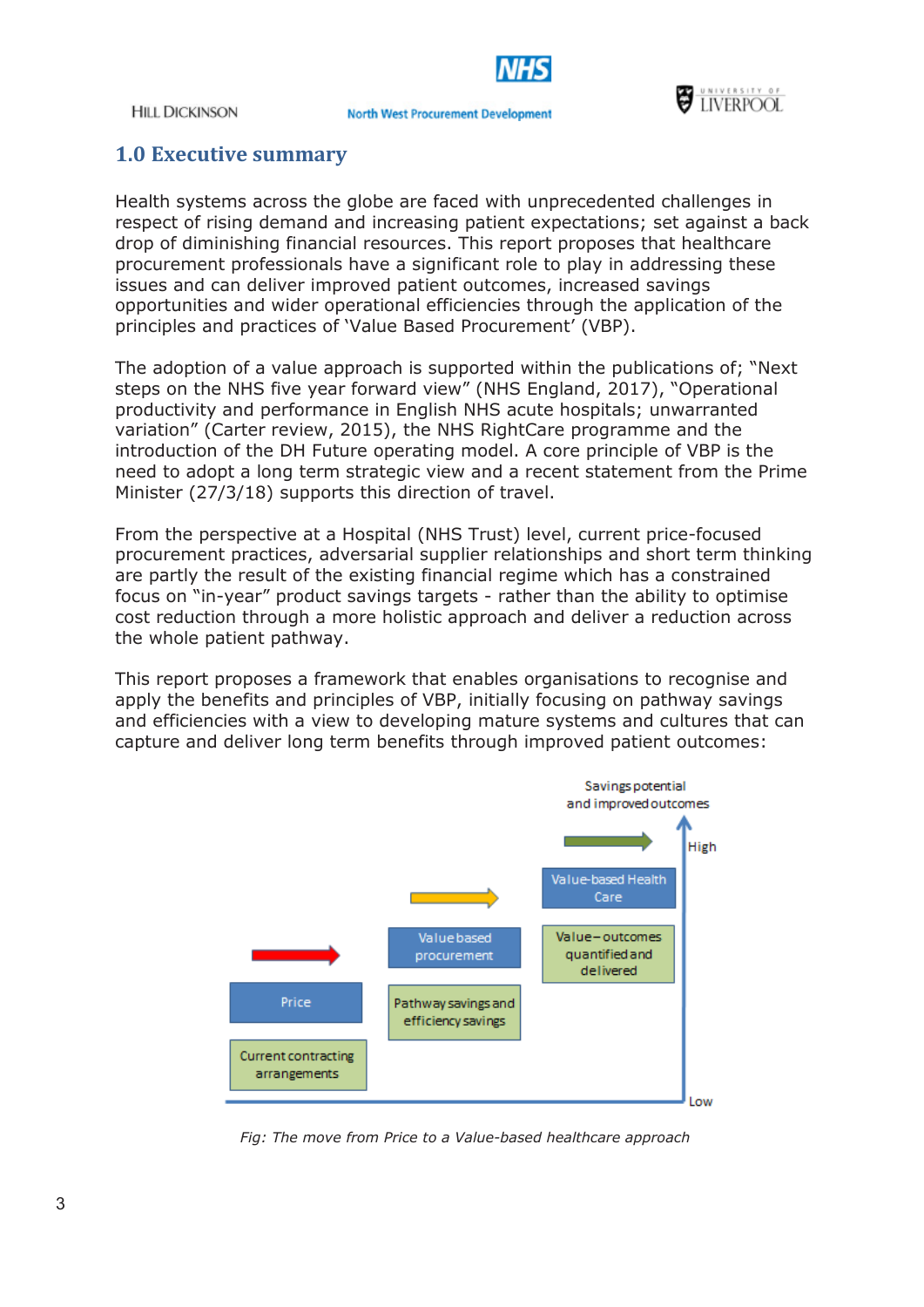

VBP can be adopted by focusing on:

- 1. Introducing procurement targets that are based on patient pathways and efficiency improvements.
- 2. Optimising value within existing contracts through the adoption of supplier relationship management.
- 3. Ensuring pre-tendering activity for new contracts, specifications are developed that identify areas of value across patient pathways.
- 4. Embedding VBP principles into tenders and assessing against these strategic measures.
- 5. Prioritising post contract work with suppliers to manage risk and deliver value.

It is acknowledged that change is never easy. Even when the benefits and principles are not disputed, the actual transition to something new can be difficult, emotionally challenging, and complex. In the NHS with such demanding financial pressures, resource constraints, and the sheer criticality of the service, the fear of failure is palpable. These fears and demands to make savings are acknowledged, but the current short term approach to driving cost ever lower is not sustainable.

We envisage all stakeholders in health systems across the world working together towards the achievement of value – that is achieving the outcomes that matter to people at the lowest possible cost. Procurement is a central part of this – the suppliers of products and services will need to demonstrate how their products and services improve value. Additionally, they will need to support health systems in capturing data in real time to eventually demonstrate how they are contributing to the achievement of value, such that we develop mechanisms of accountability where reimbursement of suppliers is linked to the value that is achieved in real-time.

If we only focus on short term, margin reductions, we risk losing those suppliers that invest in product and service innovation to improve the value and overall cost of our NHS. Procurement needs to be the change. Innovative, focused on value and cost efficiencies, removal of wasteful activities, that will ensure sustainable commercial outcomes

This report aims to outline the journey towards VBP rather than the destination, with the proposed framework a vehicle that can be used in full or part by healthcare providers and industry alike.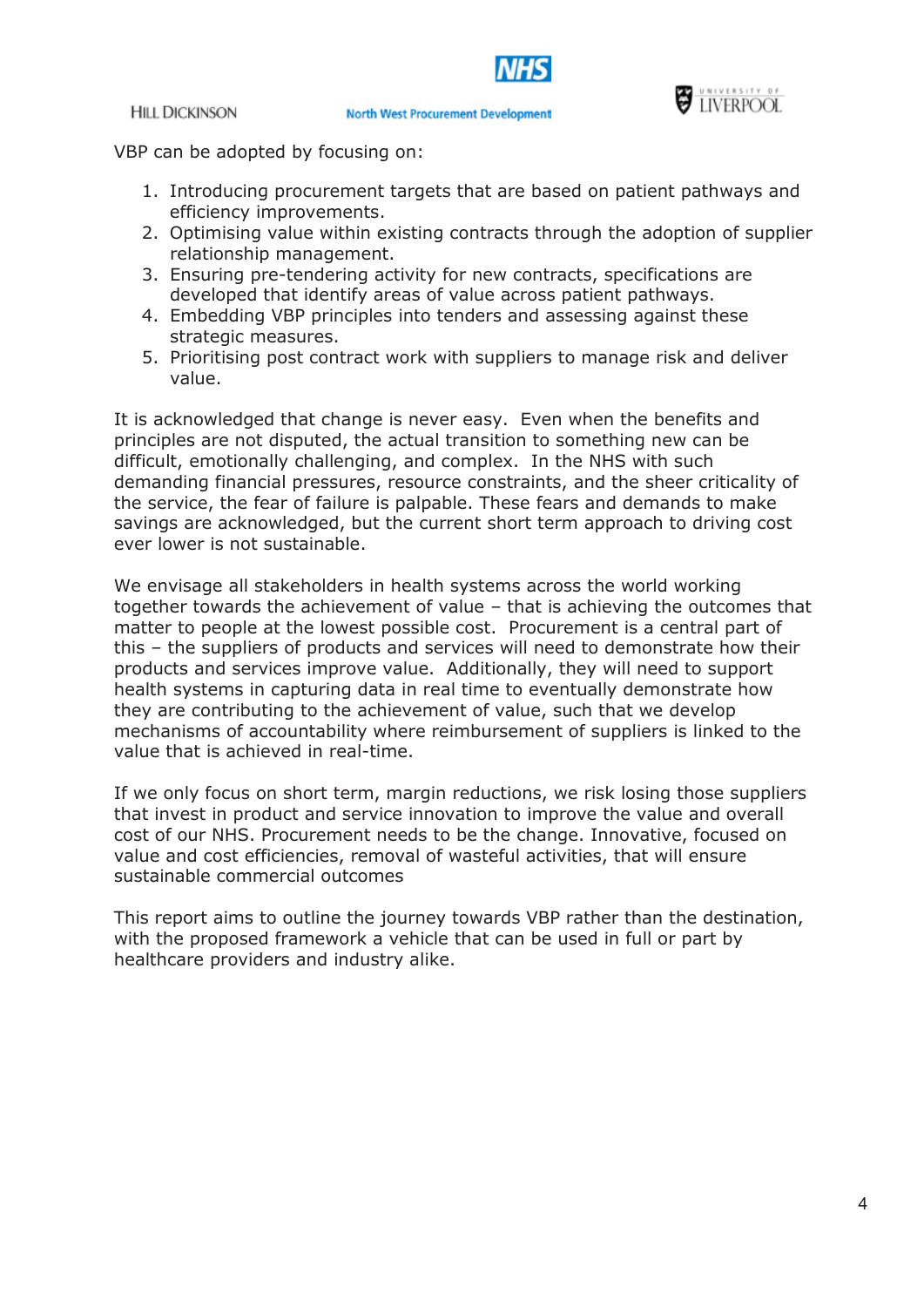

**North West Procurement Development** 



## **2.0 The need for change**

## **2.1 Introduction**

The publication in 2015 of *"Value based procurement in the NHS (NW)"* a joint research study by NHS North West Procurement Development (NWPD) and the University of Liverpool (UoL), concluded that there are considerable limitations in the price based procurement practices prevalent within the NHS. Change is required in order to deliver increased savings opportunities, wider operational efficiencies and improving patient care. The study proposes that application of the principles and practices of 'Value Based Procurement' (VBP) would enable these objectives to be met.

Value based healthcare is gaining interest internationally through studies from the likes of Michael Porter (Harvard Business School) and also in the English NHS through the likes of NHS RightCare. The RightCare report (2017) has the aim of;

*"increasing value, reducing unwarranted variation and delivering better population healthcare"*

The authors assert that procurement is a key enabler of the delivery of these objectives.

From a procurement perspective, recognition of the potential opportunity to use VBP as a lever for generating cash releasing savings has been acknowledged nationally with the introduction of the DH Future Operating Model who have stated that Category Tower Service Providers (CTSPs) will be;

*"incentivised to procure product that demonstrably improves patient outcomes, or reduces total cost of ownership, or results in a total system cost reduction where such improvements are evidenced"* (source; ABHI Procurement conference March 2018).

Medtech Europe is promoting VBP across Europe, through the use of the MEAT Framework (Most Economically Advantageous Tender). Countries such as Norway, Sweden, Portugal, Wales and Canada are working to adopt the principles of VBP as their health systems transition to value-based health care.

Based upon the experience of the authors in promoting the benefits of VBP, contributions from the International Consortium for Health Outcomes Measurement (ICHOM) and Hill Dickinson LLP, this report seeks to offer a framework of adoption for VBP for healthcare and industry professionals; aims to dispel the notion that the pursuit of value increases cost and suggests a vision for the future of healthcare procurement practices.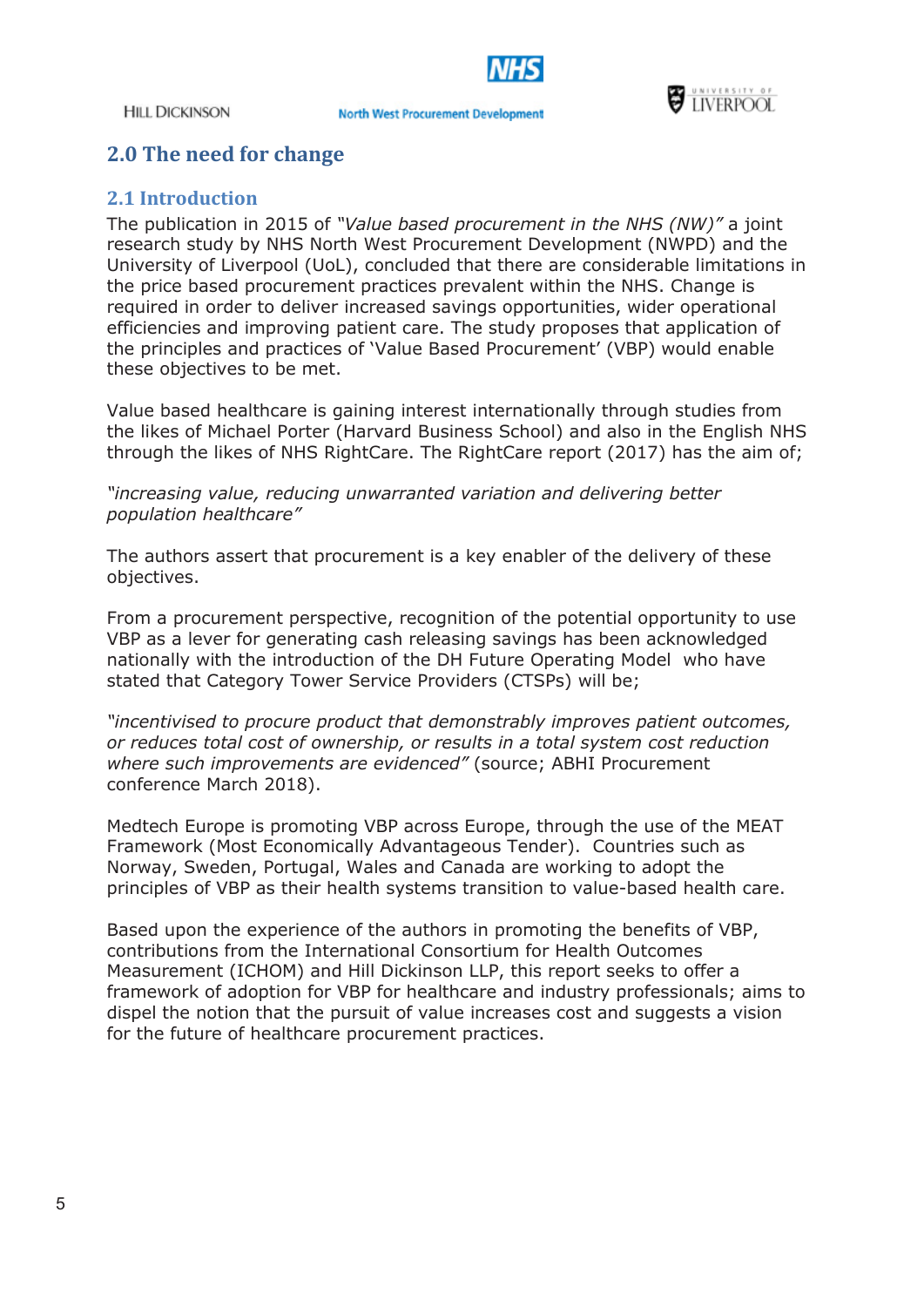

#### **North West Procurement Development**



#### **2.2 Value based procurement theory**

VBP enables the incorporation of the Value-Based Health Care (VBHC) theory into procurement practice. Instead of focussing simply on the lowest price, VBP states that the focus should be on the products providing the greatest value – that is the best outcomes that matter to people at the lowest cost, across the full cycle of care. Value should be assessed at the time of the tender, reviewing studies that have been performed on specific products, but value should also be assessed with real-time data during the life of the contract. Those companies providing products that enhance value should then be rewarded.

The International Consortium for Health Outcomes Measurement (ICHOM – www.ichom.org) is working to develop standardised sets of outcomes for different medical conditions and population segments. These datasets aim to reflect the core outcomes that really matter to people and are being used by health systems across the world. They offer the opportunity to focus health systems (patients, providers, payers, suppliers, governments) on delivering a core set of standardized outcomes and additionally enable comparisons within and between countries to figure out which parts of health systems are achieving the best outcomes. Such datasets can be useful for including in procurement frameworks.

It is only by focussing on value across our health systems that we will achieve high quality, sustainable health systems. Health systems can then focus on value-enhancing cost reduction rather than simply cutting costs without knowing the effect it will have on the wider outcomes for patients. Procurement must embrace VBHC to ensure that suppliers of products and services are aligned with the rest of the health system in working towards achieving the best outcomes that matter to people at the lowest possible cost.



By focusing on pathways, VBP (or 'Procurement for Pathways') delivers far higher financial savings than traditional procurement approaches: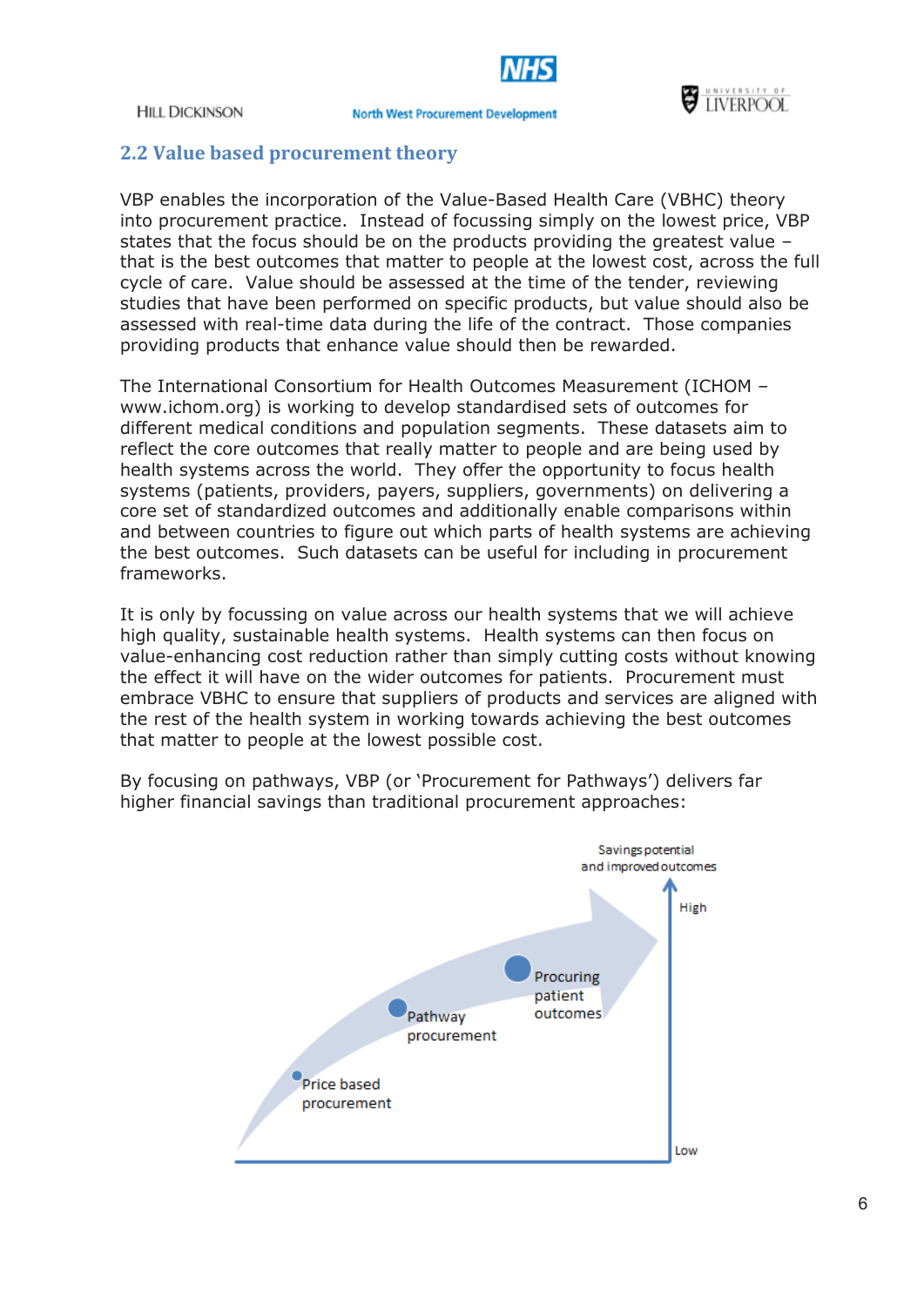



VBP approaches use the procurement process to drive market innovation to deliver life cycle value across patient services, improving patient outcomes, reducing cost, and evidencing impact. These approaches also attempt to strategically align suppliers' resources, products and services to outcomes based goals.

## **2.3 Rationale for change**

In 2015, NWPD and University of Liverpool (UOL) conducted a research study to explore the feasibility of VBP in the NHS and to assess its efficacy against existing and historical approaches. A summary report and an academic peerreviewed paper were published that detail the research results, copies available on request. Based on this work, subsequent analysis and engagement across the healthcare sector, some of the key findings suggest that:

- NHS procurement is predominantly focused on product price and current processes do not give sufficient attention to total acquisition and related pathway costs.
- Current procurement cycles are restricted to short term cost reduction and these can compromise long term opportunities that could deliver greater levels of savings.
- The pressure to deliver annual savings targets in procurement departments drives the adoption of a short-term focus on small margin reductions rather than a medium to long-term strategic focus on all elements of cost and value. In one Trust in the North West of England, this approach resulted in a workplan that contained 150 projects to deliver £500k savings.
- Relationships with many suppliers lack sufficient collaboration required to create and capture value.
- Best practice supplier relationship management should see engagement with suppliers as a key to the solution, rather than a cause of the problem.
- To further the strategic vision of VBP and to capture operational benefits, both NHS procurement and NHS suppliers must embrace behavioural change.

From a national perspective, the rationale for change is driven by:

 "Next steps on the NHS five year forward view" (NHS England, 2017) which set out a clear goal that; *"the NHS will take decisive steps to break down the barriers in how care is provided between family doctors and hospitals, between physical and mental health, between health and social care."* This has led to a wider system-based approach to commissioning and provision in the NHS and a greater focus on developing outcomes and capitated models for populations.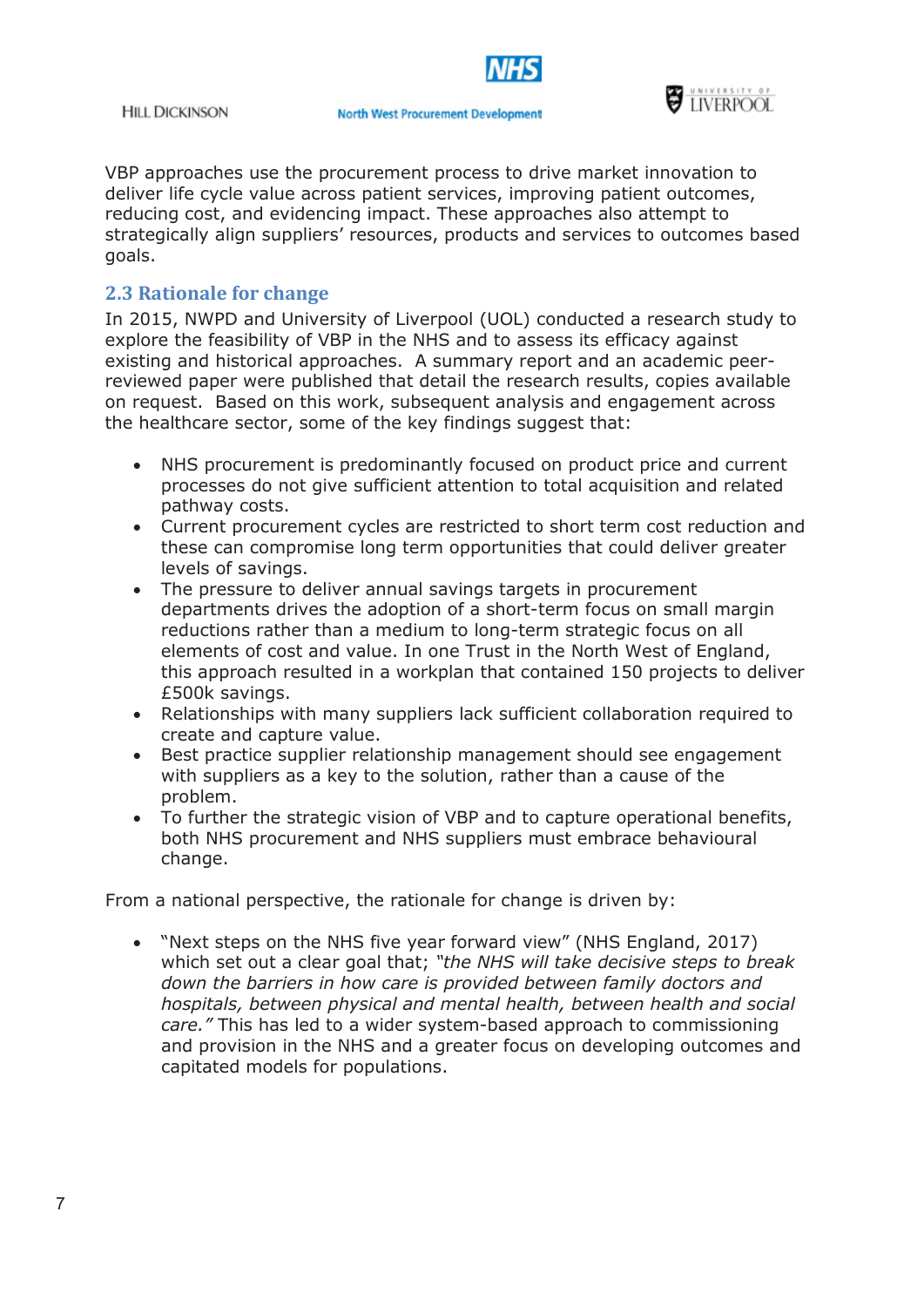#### **North West Procurement Development**



- NHS RightCare is a national NHS England programme which looks to deliver the best care to patients, making the NHS's money go as far as possible and improving patient outcomes. The RightCare approach is rooted in optimal system design as the platform for implementation, an approach which is in line with VBHC, as well as looking at how you may implement the new system through procurement and contracting.
- The Carter review in 2015 which concludes that aggregation of demand is necessary to increase efficiency, reduce prices and price variation; allow rationalisation of suppliers; and the opportunity to adopt strategic procurement practices such as SRM (Supplier Relationship Management).
- The new structure to replace NHS Supply Chain (Future Operating Model -FOM) across the NHS. With the introduction of National Category Towers for key category spend areas and an increase in number of products included in the national contracted products programme will inevitably have an impact on the role of procurement at a local trust level. DoH have stated that Category Tower Service Providers (CTSPs) will be incentivised to improve patient outcomes and work to reduce total cost of ownership, rather than simply price.
- The introduction of the national "Scan4safety" programme, requiring organisations to adopt GS1 standards by 2020. A co-ordinated approach to procuring via pathways would potentially lead to Trusts benefiting from lower systems cost, greater interoperability between organisations and significant cost saving opportunities. As a result, the contribution and profile of supply chain management will be heightened significantly.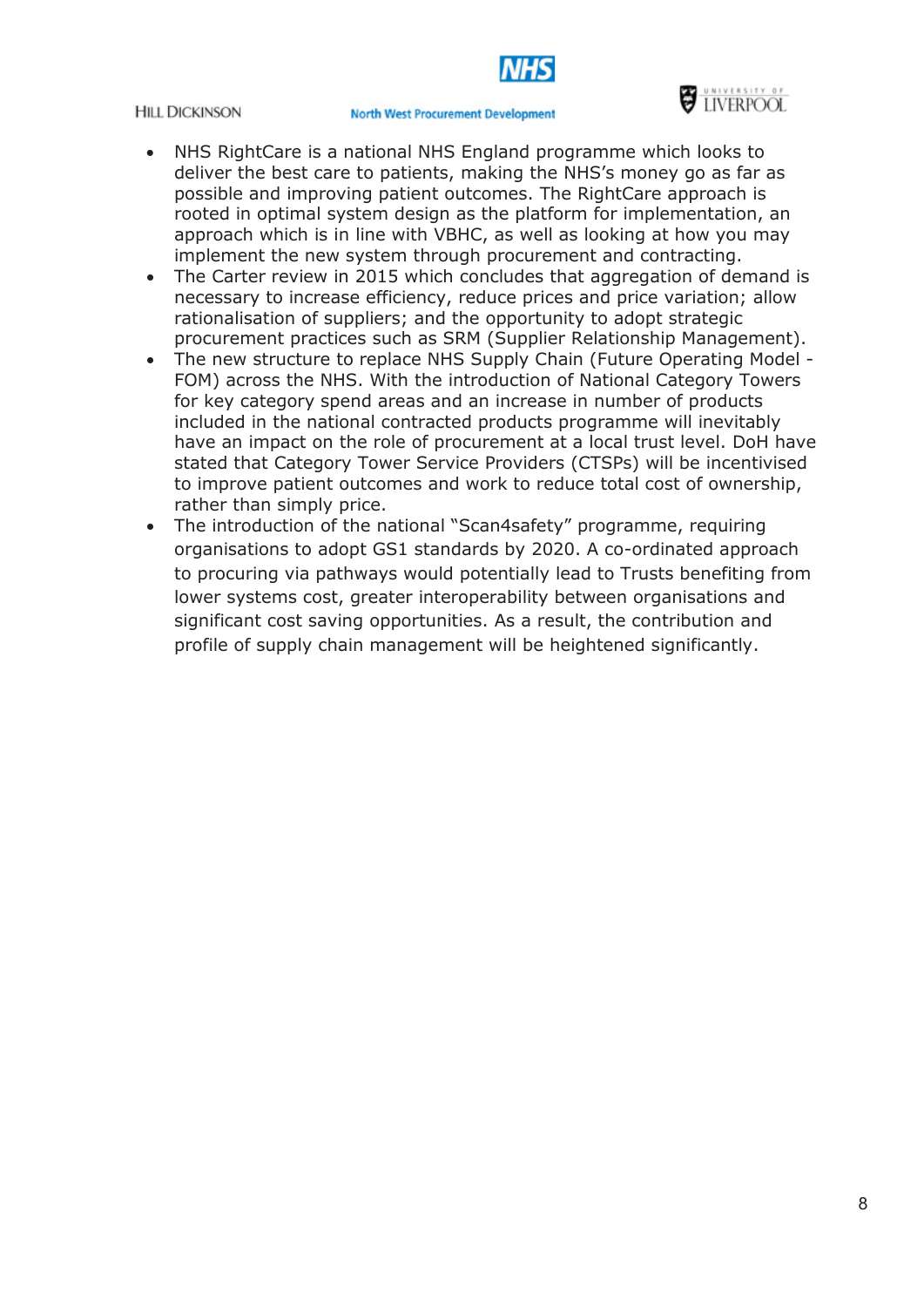

#### **North West Procurement Development**



## **3.0 Framework for delivering change**

The issues discussed above can be addressed through the adoption of a holistic procurement model for VBP:

- 1. Financial targets are based on total pathway and efficiency targets across a medium-long term time frame.
- 2. Value is maximised within existing contracts through supplier relationship management.
- 3. Pre-tendering activity requires early engagement with stakeholders to develop specifications that identify potential areas of value across patient pathways.
- 4. Tenders are designed to and assessed to reflect short, medium and longterm value dimensions..
- 5. Supplier engagement is developed throughout the contract delivery to ensure value is captured and to support the co-creation of additional value.

## **3.1 Targets**

As referenced in section 2.3 above, a key driver of buyer and supplier behaviour is the pursuit of annual savings plans, which to date have restricted the ability to apply whole life costing to procurement activity a prerequisite for the adoption of VBP. However recently the Prime Minister has acknowledged the need for a longer-term focus for financial management in the NHS. Speaking in front of MPs on the House of Commons Liaison Committee on 28 March 2018, Ms May said:

*"We need to get away from this annual approach we see to the NHS budget…recognise that for the NHS to plan and manage effectively we need to get away from those annual top ups of the budget that we see and we do need to have a sustainable long-term plan…and that, I think, should build on the work of the five-year forward view, but look beyond it and a plan which allows the NHS to realise greater productivity, to realise efficiency gains."*

This stance from the UK government is yet another positive signal for the introduction and integration of VBP practices. That said, at a Hospital level, close collaboration between Trust Finance and Procurement leads is also an essential element to the adoption of VBP and there are some initial challenges that must be overcome.

In respect of the construction of the savings target it is proposed that elements included are initially centred on desired efficiency gains in areas where data is easily accessible, for example theatre time, length of stay, 18 week targets etc, with the vision to ultimately capture data relating to long term patient outcomes. The move to a new VBP based approach will also include entering into a contract which reflects a VBHC approach which the Trusts will need to understand and which will have a key element dealing with changes to the finance model. The move away from a price-based model to value presents the finance team at Trusts with a new dynamic and one which initially at least may appear less certain than simply measuring activity and units of a product.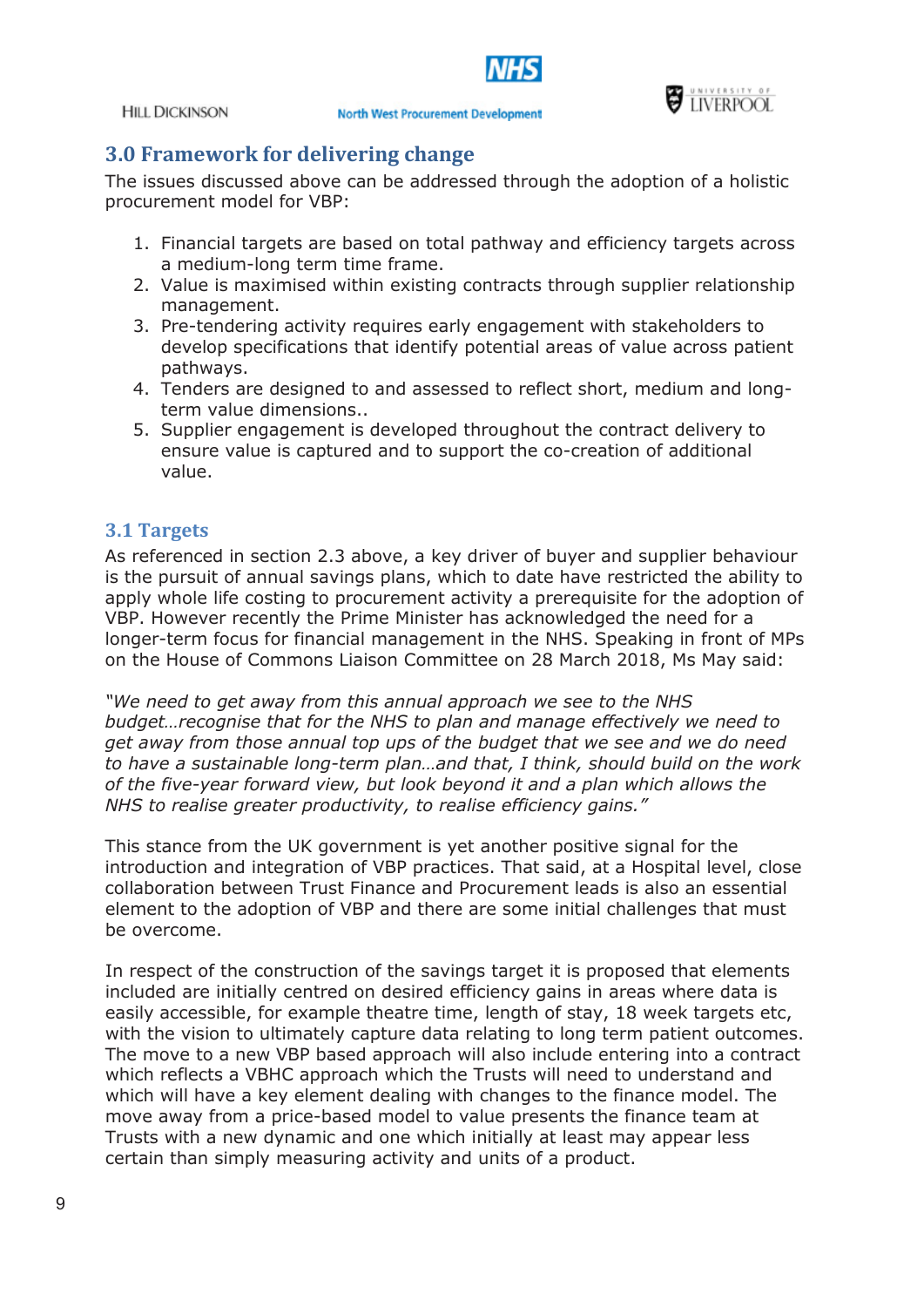

#### **North West Procurement Development**



To this end it is important that the Trust is very clear over the indicative value or range of values for what is on offer / how much may be moved to outcomes as well as the limitations or boundaries that may be put around the scope of the procurement.

This will be important as well in scoping the procurement for the Trust as well as by giving providers confidence that the risks which they are being asked to take in the move to value by the Trust are clearer and more manageable by them.

Trust finance teams must have robust costing systems that enable the identification and monitoring of key value elements across the patient pathway, the NHS GS1 adoption programme "Scan4safety" is an excellent example of a key enabler for VBP.

Research undertaken to date, suggests that the NHS Procurement community have limited knowledge and visibility of how pathway costs are constructed, other than the price of the product purchased for a procedure. Therefore organisations wishing to apply VBP should be encouraged to offer training and support to non-finance staff in this area.



*Fig: The move from Price to a Value-based healthcare approach*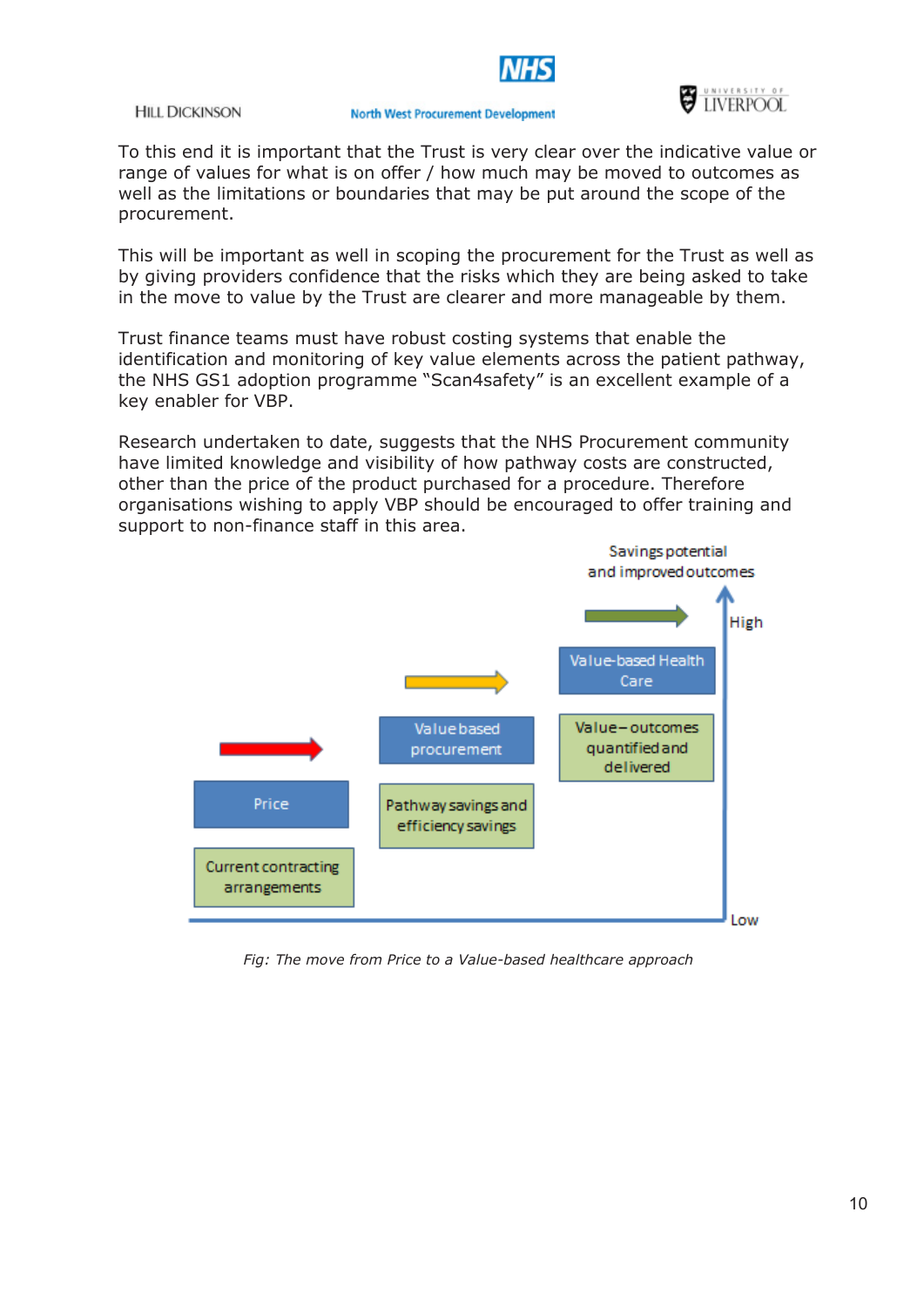

#### **North West Procurement Development**



## **3.2 Supplier relationship management**

Supplier relationship management (SRM), presents considerable opportunities for VBP. Developing supplier relationships through effective contract management facilitates the collection of market intelligence and ensures savings actually reach the bottom line.

When Trusts are already under contract with a supplier, or at least have a compliant route to market readily available, they can engage in value based activities without necessarily having a need for a new, full tender process. An example service blueprint taken from a SRM project is included as appendix A.

#### **Framework for value-based supplier relationship management**

As part of UOL's continued engagement with NWPD, a framework for working with suppliers in a value based way has been devised which incorporates.:

- Data analysis to produce supplier reports. These are SRM and category handbooks to give a summary of the current market position and to highlight critical areas of spend per Trust, per product category.
- Initial meeting with supplier at the appropriate level, i.e. a contact with the relevant authority to act at a regional level on behalf of the supplier.
- SRM project proposals (agreed with the supplier via the initial meeting and subsequent engagement):
	- Aims & objectives e.g.:
		- Behavioural change in NHS and supplier emphasis on trust and shared benefits
		- 'Different conversations' between buyer and supplier emphasis on value
		- Increased price consistency
		- Value Based Procurement
	- Mini SWOT analysis
	- Desired outcomes e.g.:
		- Improved quality of goods and services purchased across the region.
		- Increased levels of clinical and stakeholder engagement within the procurement process.
		- Long term cost reduction throughout the supply chain.
	- Measures and KPIs
	- Identify Trust(s) for pilot project
	- Project plan (an example is provided in Appendix B)
- One day workshop with relevant stakeholders from the pilot Trust (or wider place, or STP/Integrated Care System if feasible) to work through three strands, i.e. commercial (e.g. price consistency), clinical (e.g. opportunity for VBP) and supply chain (e.g. more efficient ordering and invoicing methods).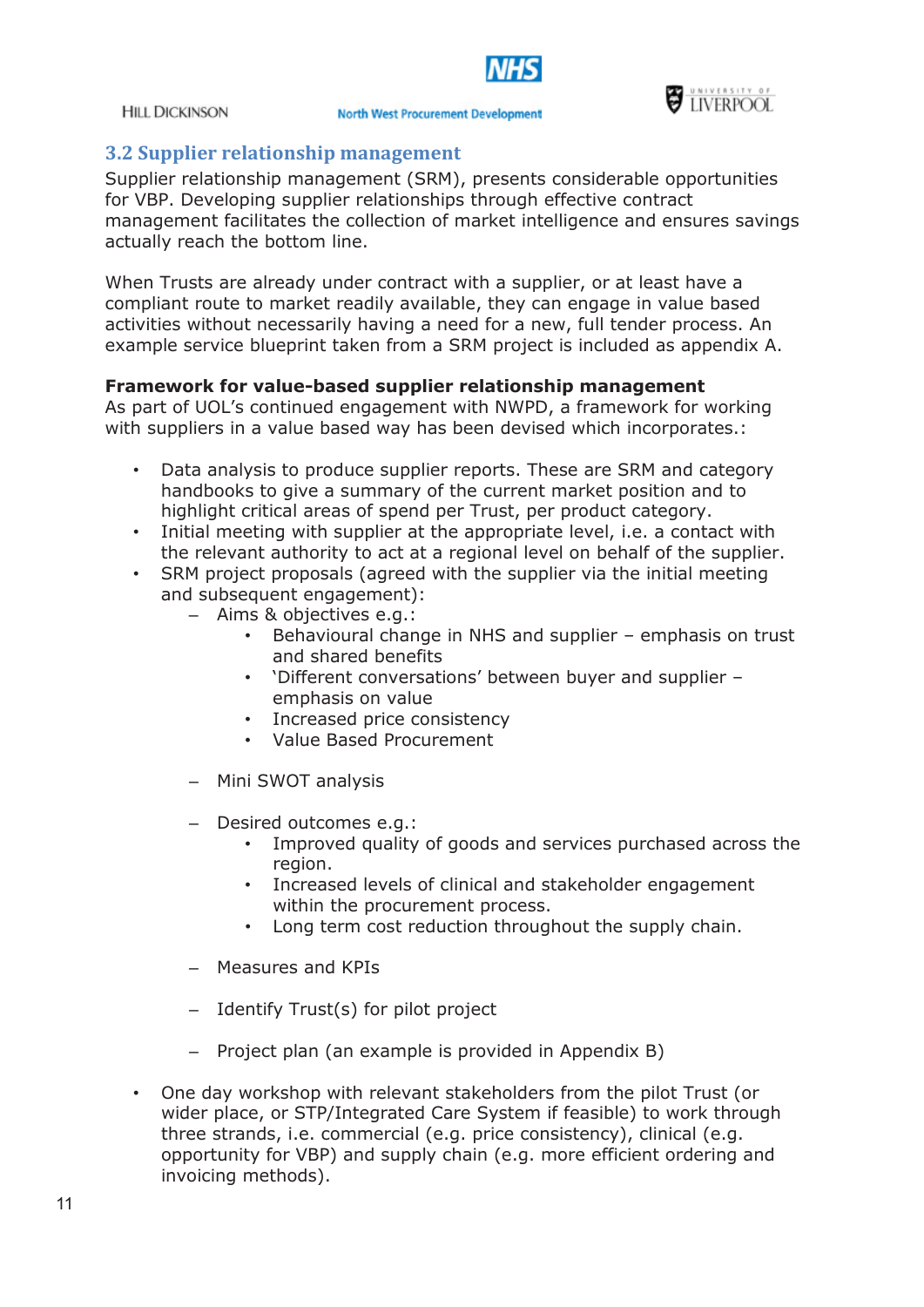



- Each strand will form sub-groups to complete their tasks agreed at the workshop. The project manager will facilitate the coordination of these strands and provide project management support.
- Outcomes need to be tangible benefits (often based on behavioural change).
- Roll-out to the wider region (or nationally) is via workshop(s) in which each strand from the pilot project demonstrate their benefits and how these were achieved.
- Project manager facilitates the roll-out and maintains the high level relationship with the supplier.

By undertaking SRM in this structured way, long term benefits are more likely to be achieved. Furthermore, by rolling-out findings, there is a high level of organisational learning achieved by sharing best practice and value based opportunities. This approach allows the NHS to operate at scale and pace.

Example data from 2018 project work with a supplier of Pneumothorax treatment devices shows how a change in the use of a product within the patient pathway can lead to a significant reduction in the amount of hospital admissions:

## **Based on patient with 'Primary Spontaneous Pneumothorax'**

| <b>Benefit Summary</b>                                             |           |
|--------------------------------------------------------------------|-----------|
| Saving of inpatient management costs after HRG income              | £1,097.08 |
| Income from outpatient management after HRG income (in<br>surplus) | £531.02   |
| <b>Total Benefit</b>                                               | £1,628.10 |

## **Based on patient with 'Iatrogenic(Post Biopsy) Pneumothorax'**

| <b>Benefit Summary</b>                                             |           |
|--------------------------------------------------------------------|-----------|
| Saving of inpatient Management costs after HRG Income              | £951.00   |
| Income from outpatient management after HRG Income (in<br>surplus) | £677.10   |
| <b>Total Benefit</b>                                               | £1,628.10 |

[More detailed breakdown in appendix C]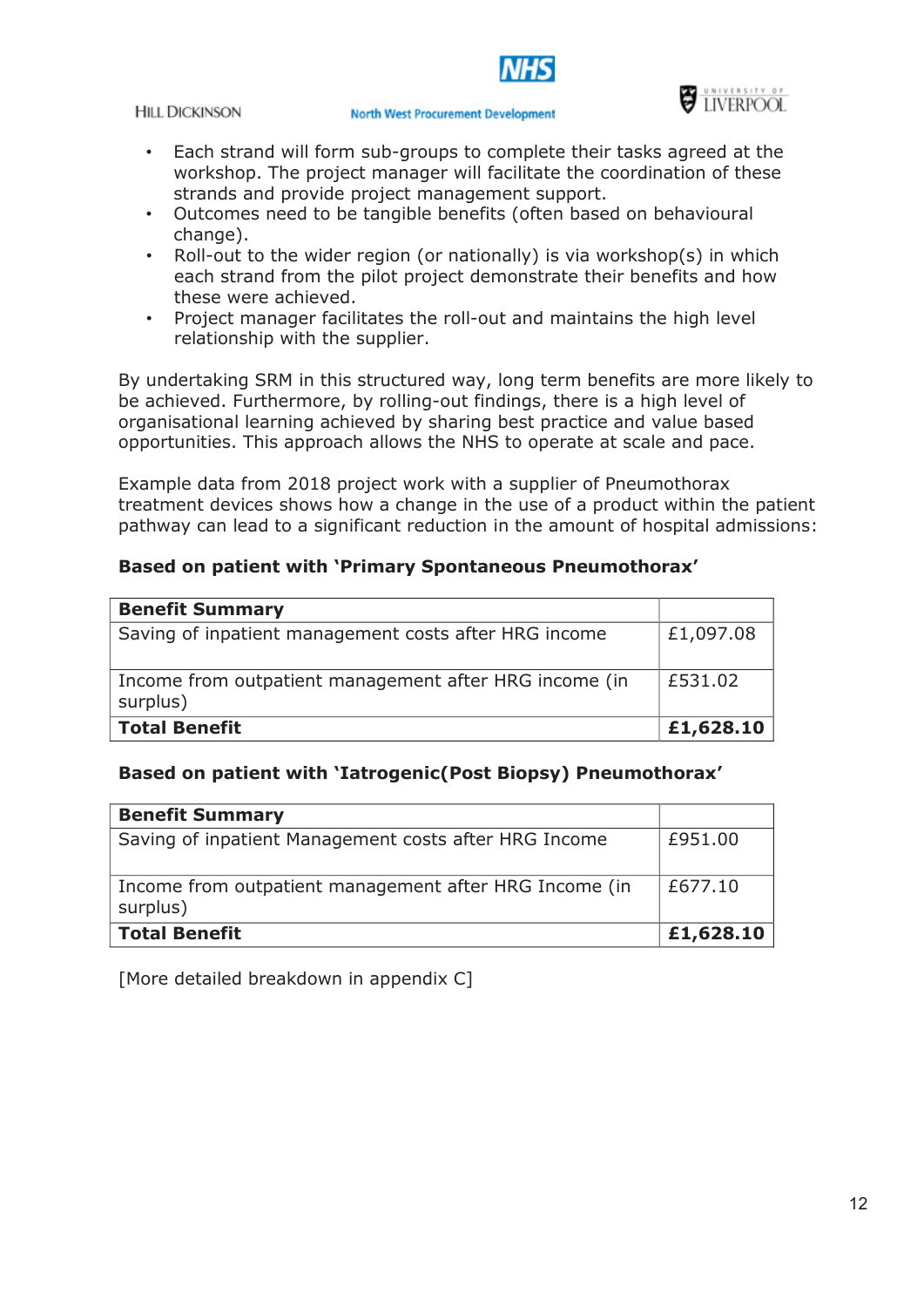

#### **North West Procurement Development**



### **3.3 Pre-tendering activity**

Procurement engages with internal stakeholders and suppliers to develop specifications that identify areas of value. Pre-market engagement with suppliers is encouraged within the EU Procurement Directives (2014) and yet is often overlooked within NHS procurement activity.

#### **Background**

Traditionally, buyers and suppliers have entered into an adversarial relationship based on diametrically opposed primary objectives - procurement's primary objective of reducing product price and the supplier's dual objectives of maximising profits and increasing market share. Over the past five years, the Department of Health in the UK has driven towards increased transparency, which coupled with the objective to remove non-disclosure agreements in contracts has unearthed evidence of suppliers' pricing approaches. A historical approach was to offer discrete pricing, with in some cases little correlation between price and volume.

Much of industry has reacted positively to the transparency agenda by developing clearly defined pricing structures and the days in the UK of "you're my special customer" are on the wane. Also, many Medtech organisations are now at the forefront of the development of VBHC approaches internationally, seeing this as a positive from the supplier side in rewarding innovation which delivers better patient outcomes and more value for the cost.

More recently, the DH have made clear that suppliers to the FOM category towers will be able to proposition their products/services over the value they deliver to the NHS and patients. CTSPs will therefore actively seek innovation from suppliers that can reduce total cost in the system. (Source; ABHI Procurement Conference March 2018).

#### **Research findings**

It is recognised that some parts of the Medtech industry are highly supportive of the promotion and adoption of VBP within healthcare sectors across the globe. However experience gained over the past three years by NHS NW Procurement Development and the University of Liverpool has identified that within the procurement community (in the UK and abroad) that there is a degree of scepticism, with the view that industry are merely trying to keep prices artificially high and maximise their profit margins.

The assertion of the NWPD/UoL research team is that VBP can only thrive where there is; perceived equality of power; suppliers can provide transparent and evidence based data to substantiate value based claims; and where proposed benefits can be under-written in the form of an agreement that apportions equitable responsibility for both parties.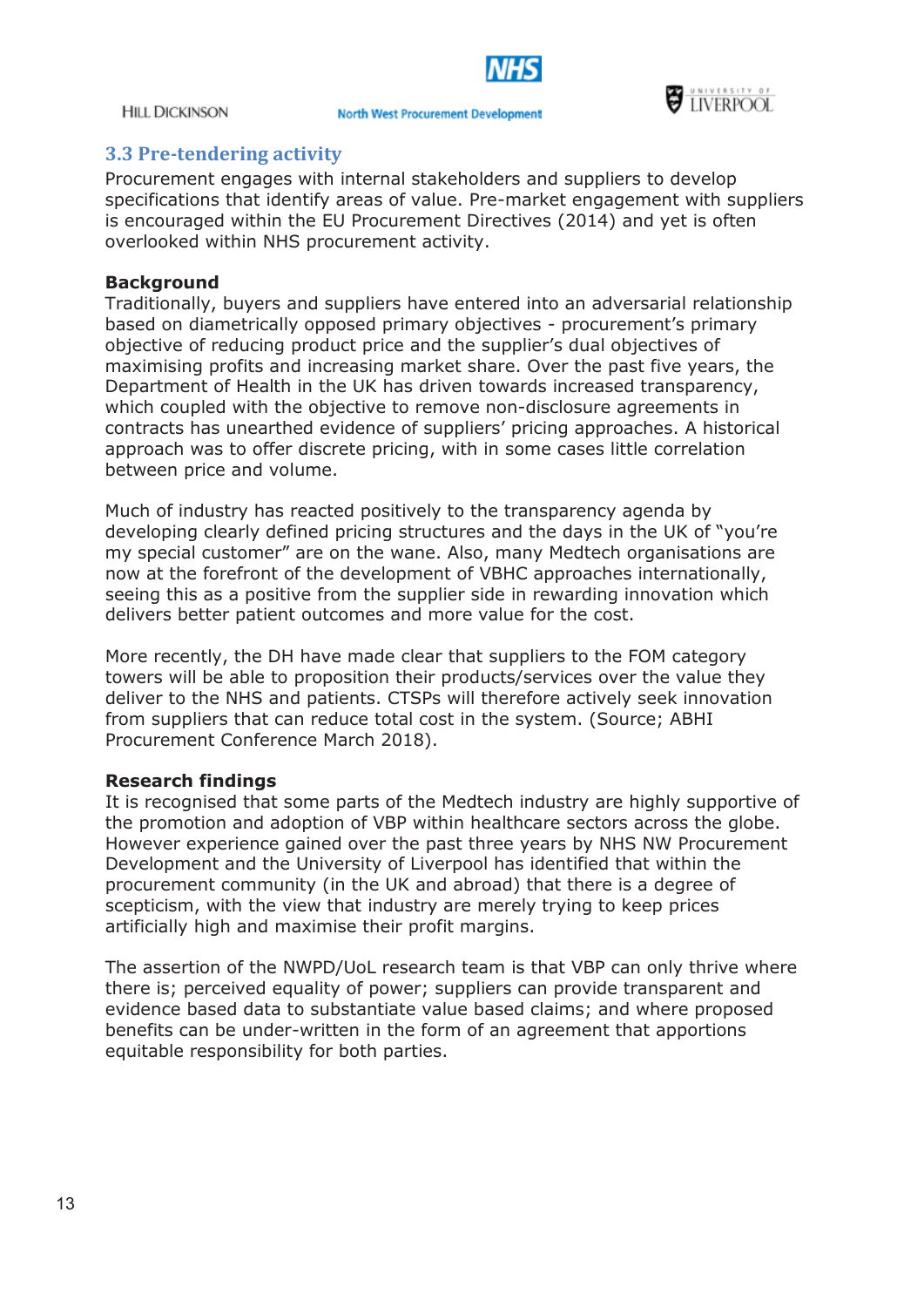



#### **North West Procurement Development**



#### **Recommendations for suppliers to engage in VBP**

- Review organisational objectives and incentive schemes so that they are aligned to the principles of transparency, partnership working and demonstrate to the healthcare community how these are embedded within the suppliers organisational culture.
- Ensure that roles, responsibilities and financial opportunities are clearly articulated, that data is accessible, quantifiable and accurate.
- Ensure that value based claims are evidence-based and applicable to the territory in which the efficiencies will be delivered.
- Ensure that you are willing to except and underwrite claims made within a tender.
- Consider open-book trading with healthcare partners.

## **3.4 Tender activity**

VBP principles should be built into tenders and assessed against these strategic measures.

#### **Framework for value-based tender processes**

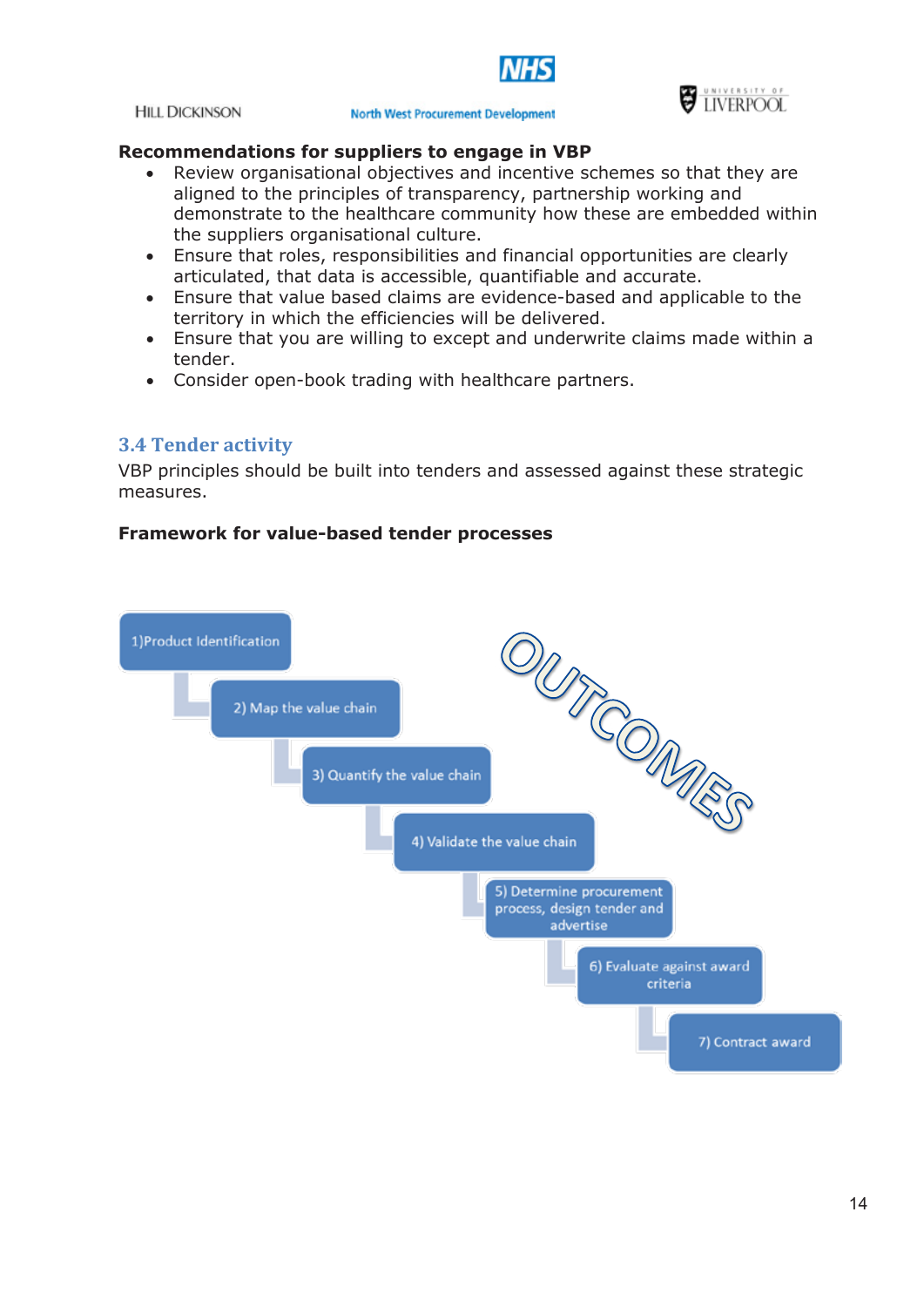



#### **Stage 1 – Product identification**

Appendix D depicts an example of a decision making process with regards to the use of VBP.

Typical products may include the likes of, hearing aids, ICDs/pacemakers, infusion pumps, anaesthetic products, ophthalmology, orthopaedic prostheses, radiology equipment, spine surgery, stents/balloons and wound care.

VBP is not limited to purely medical areas however. You could consider a product like pressure care mattresses:

*A project to deliver a total bed management contract at a North West NHS Trust used value-based thinking to mark a step change in procuring pressure care mattresses and all associated products and services. The outcome reduced costs and more importantly reduced incidents of pressure ulcers for patients.* 

#### **Stage 2 – Engagement with clinical stakeholders to map the value chain**

Clinical stakeholder engagement is essential in order to map the value chain, identify desired patient outcomes and inform the approach of the procurement and finance teams. For a controlled approach, project style governance is suggested to:

Create steering group and inform all clinical stakeholders

This stage aims to gain buy-in from all sides and educate on the process mapping where necessary to ensure a smooth roll-out.

Produce a draft patient pathway

Observe and accurately record each step in the current pathway. Produce a clear map of the exact pathway for all to see and review. This is often called a 'brown paper' exercise – a rough and ready, visual tool for the draft pathway.

Series of workshops

All clinical stakeholders to view and analyse the draft, 'brown paper', to ensure accuracy. New pathway alternatives are identified, detailed and analysed.

Produce new 'white paper' and present to steering group.

This could be in the form of 'service blueprints'. Service blueprints are relatively simple and their graphical representations are easy for all stakeholders involved to learn and use for a particular innovation's requirements (Bitner et al, 2008).

[Appendix A for example service blueprint for an audiology project]

#### **Stage 3 – Engagement with finance stakeholders to quantify the value chain**

Engagement is now required from the finance team in order to quantify the steps in the value chain. Again, this could be in the form of service blueprints. At this stage the systems need to ensure that the various steps can be quantified, measured and reviewed. Typically this may boil down to:

- Process time
- Staff numbers and grades
- Products numbers and value
- Patient recovery time as well as other patient related outcomes
- Any income generated  $-$  eg via tariffs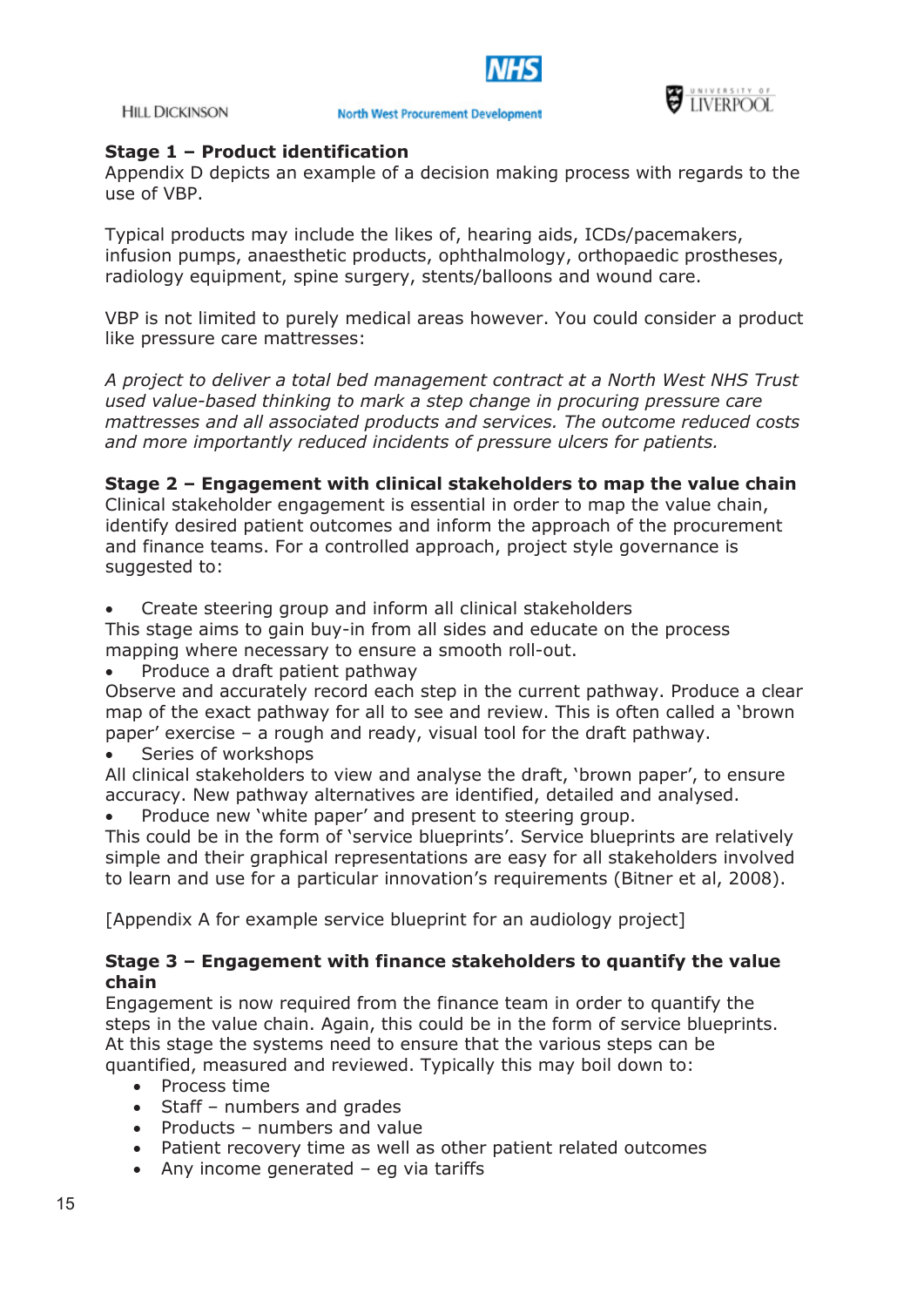



A key area to be considered here and one where VBP process and VBHC contracts should differ from current practice is setting in the duration of the contract itself. The new approach should look towards longer contract terms, enabling all parties to take a longer-term view around investment and innovation (as well as risk) in outcomes and greater value. This is important as some of the key patient outcomes which the Trust will want to shift could take a number of years before the impact of the new way of working is seen and therefore the contract should support this investment by the suppliers.

This is not to suggest that the new contract under VBP cannot accommodate break clauses and benchmarking provisions to ensure that the services remain at the appropriate level, or that the suppliers cannot be performance managed on quality. Early termination can also be tied into compensation for a supplier (where appropriate to reflect their front end investment into the contract if this is not covered elsewhere) or the Trust.

#### **Stage 4 – Supplier engagement to validate the value chain, agree the outcomes that the suppliers will be working to improve and establish risk sharing and value commitment mechanism**

When value claims are made against future pathways, there needs to be a commitment from supplier and the NHS organisation that these claims will be achieved.

At this stage, discussions with potential suppliers should reveal how this commitment can be made – what the roles of the supplier and the Trust are and how the risk of non-achievement can be shared.

*For example, in an anaesthetics project, the impact on average length of stay and bed days were used as the basis of a target for process improvement towards more day-case procedures. This method allowed the financial impact of achieving day-case targets to be quantified and measured.*

#### **Stage 5 – Determine the procurement process, design tender and advertise**

When, where and how value is created and captured should involve the whole supply chain. From a procurement perspective, how value opportunities are expressed needs careful consideration to take account of the full spectrum of procurement mechanisms, including pre-market engagement, tender notices, contract terms, service level agreements, supplier evaluations, and other supplier engagement events.

Value is often ill defined in tenders and contracts. Failure to understand and define value can result in sub-optimisation of outcomes, opportunism by suppliers or Trusts, inability to measure good practice and additional costs.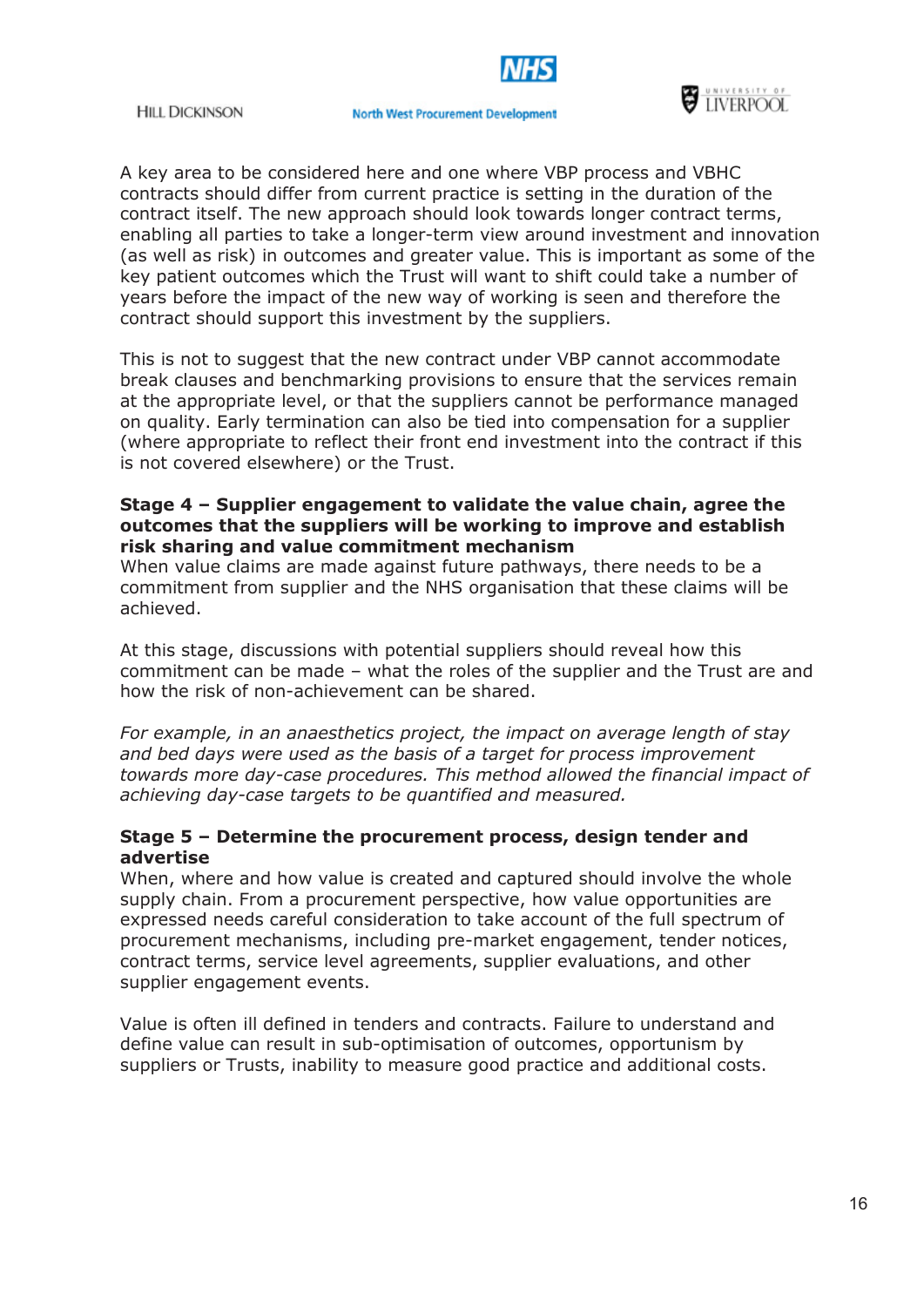

#### **North West Procurement Development**



At tender design stage, consideration should be made as to the scale of the tender exercise and the capacity required to deliver it. For example, it may be more beneficial to work with other Trusts and go to market as a collaborative of several organisations. This is the type of approach which would fit in well with the current drive to operate on a wider "Sustainability and Transformation Partnership" (STP) or Integrated Care System footprint in the NHS.

Whilst the 'Competitive dialogue' or 'Competitive procedure with negotiation' options from the Public Contract Regulations 2015 could be used for VBP, these methods are often less well known to internal NHS procurement teams and can result in associated high consultancy-support costs.

Where the pre-tender work and supplier engagement has been carried out and there is a clearer scope and envelope for tenderers to bid against then the 'Restricted procedure' could still be an adequate mechanism. The regulations make clear that award criteria should focus on whole life costs and not merely acquisition price – fitting nicely with VBP principles. Bid scoring and weighting models should follow the principle of measuring all aspects of value. Subcategories and weightings should be adjusted to reflect the specific objectives of each tendering exercise. An example of a bid scoring and weighting model for VBP is included as Appendix E, with the extension to VBHC then depicted in appendix F.

In a similar way, mini-competitions from existing EU compliant frameworks can also be tailored to suit VBP award criteria. In these circumstances, the awarding body should liaise with the framework provider to discuss allowable criteria based on the original contract award criteria. For the national FOM frameworks, CTSPs are being incentivised to include *"intangible cost savings"* in their award criteria:

For example, a score of 5/5 (Excellent) would be given for; *"considerable reduction in total system costs across a number of areas".* (Source; ABHI Procurement conference March 2018).

The supplier's engagement with the VBP process and the desired changes will be very important. Where a contract is introduced via a procurement exercise, the buy-in of the supplier to this approach can be tested but where this is not the case the position can be more complex.

Many suppliers will perceive the shift in contracting away from fee for service/goods or more traditional models to be a high risk for them as an organisation. This can be very disruptive and has resulted in legal challenges or referrals to national regulators from suppliers.

Therefore, the Trust should consider detailing a clear process for engaging and working with the relevant suppliers both in management and clinical areas (engagement with clinicians to agree a new way of working and outcomes can be a very powerful way to develop wider engagement from organisations) – this model may also need to be refined for the procurement process.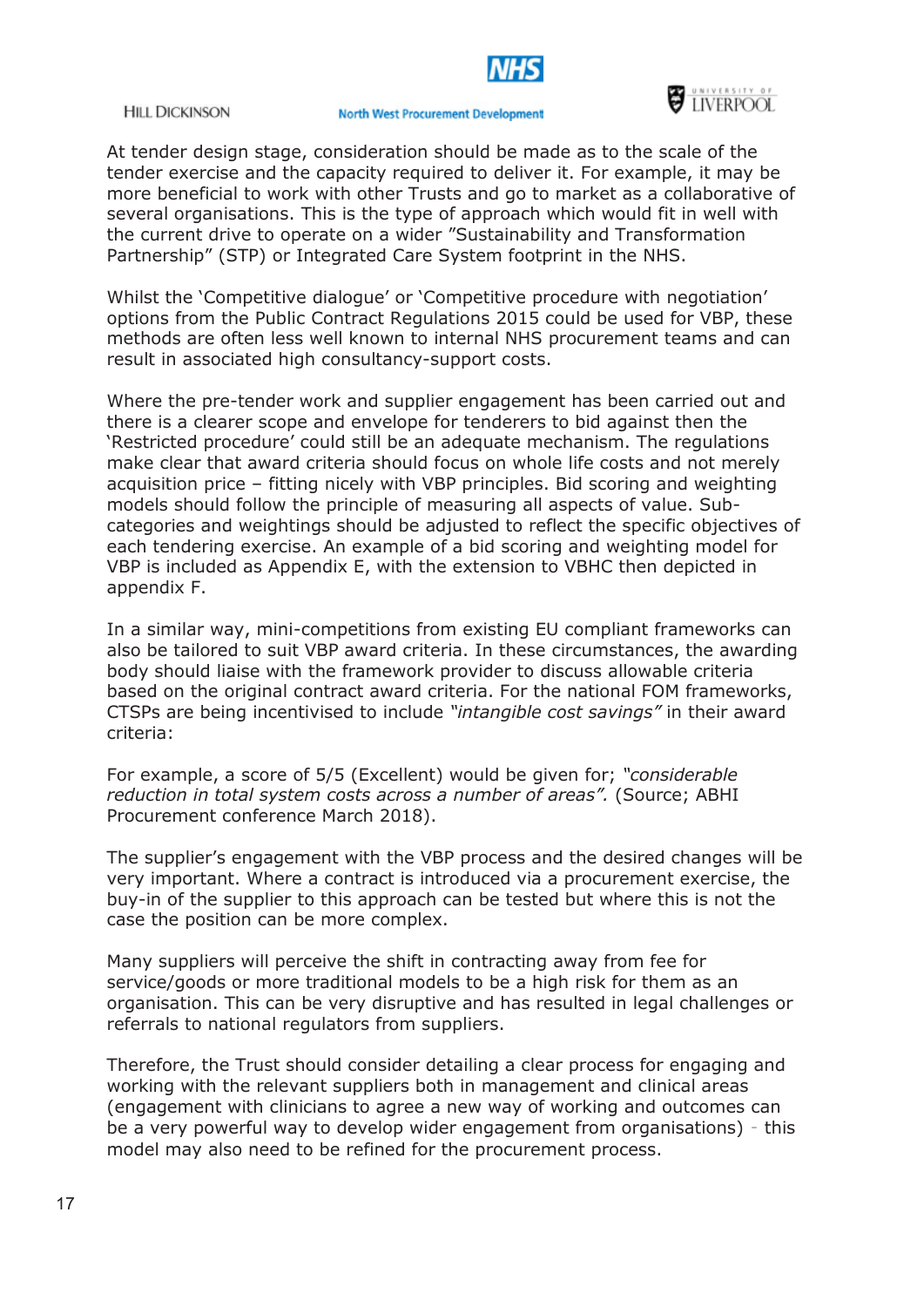

There is also a need for Trusts, their commissioners and regulators to also change their way of working with suppliers in:

- 1. Moving away from a tightly managed, highly specified input contract into what should be a looser outputs/outcomes driven environment - this would be a move from 'micro-commissioning' where the payers define the services/product and the exact nature and location of delivery (which effectively builds in the existing system and a level of inflexibility to the contract) to prescribing the outputs and core metrics, which need to be met/measured and allowing flexibility as to how these are achieved (obviously within legal parameters), and;
- 2. Considering the internal implications of this approach–for example the procurement team at the Trust may be tasked with delivering immediate cost savings from the contract award to meet internal targets. This would not really fit with the wider aims of system working which starts to look at how to share risks and deliver wider value for patients across the population rather than extracting short term process savings at the expense of wider quality of provision and patient outcomes.

The form of supplier organisation to take on these innovative VBP processes and contracts is not pre-set and could be a combination of forms or suppliers in different areas depending upon factors such as the local healthcare system, the pathway and scope of the desired health outcomes and the appetite for risk from both the Trust and suppliers.

Appendix G provides a worked example of the potential difference in cost approaches between a traditional, price-based approach to tendering; and a pathway, value-based approach. By including pathway measures such as length of patient stay, theatre time and reduction in instrumentation trays, the total cost of acquisition is calculated. The example depicts a tender whereby the unit price is 16% higher for bid 3 than bid 1. However, once the TCA is calculated, bid 3 becomes 58% lower than bid 1 across the whole pathway.

#### **Stage 6 and 7 – Evaluate against criteria and award contract**

At this stage, the commitment and risk sharing agreement for future value should be finalised and signed off.

In England NHS is starting to adopt greater use of outcomes and risk and gain share into its contracts. It is also initiating interesting discussions between health suppliers and Trusts around where the risk lies in the wider pathway.

Considering the risk share gives the Trust (and potentially their commissioners) the chance to work more collaboratively with the budget by using a mechanism where the Trust and suppliers can share in efficiency gains to incentivise better operation and all parties are incentivised to jointly remodel care delivery to mutual benefit across organisations.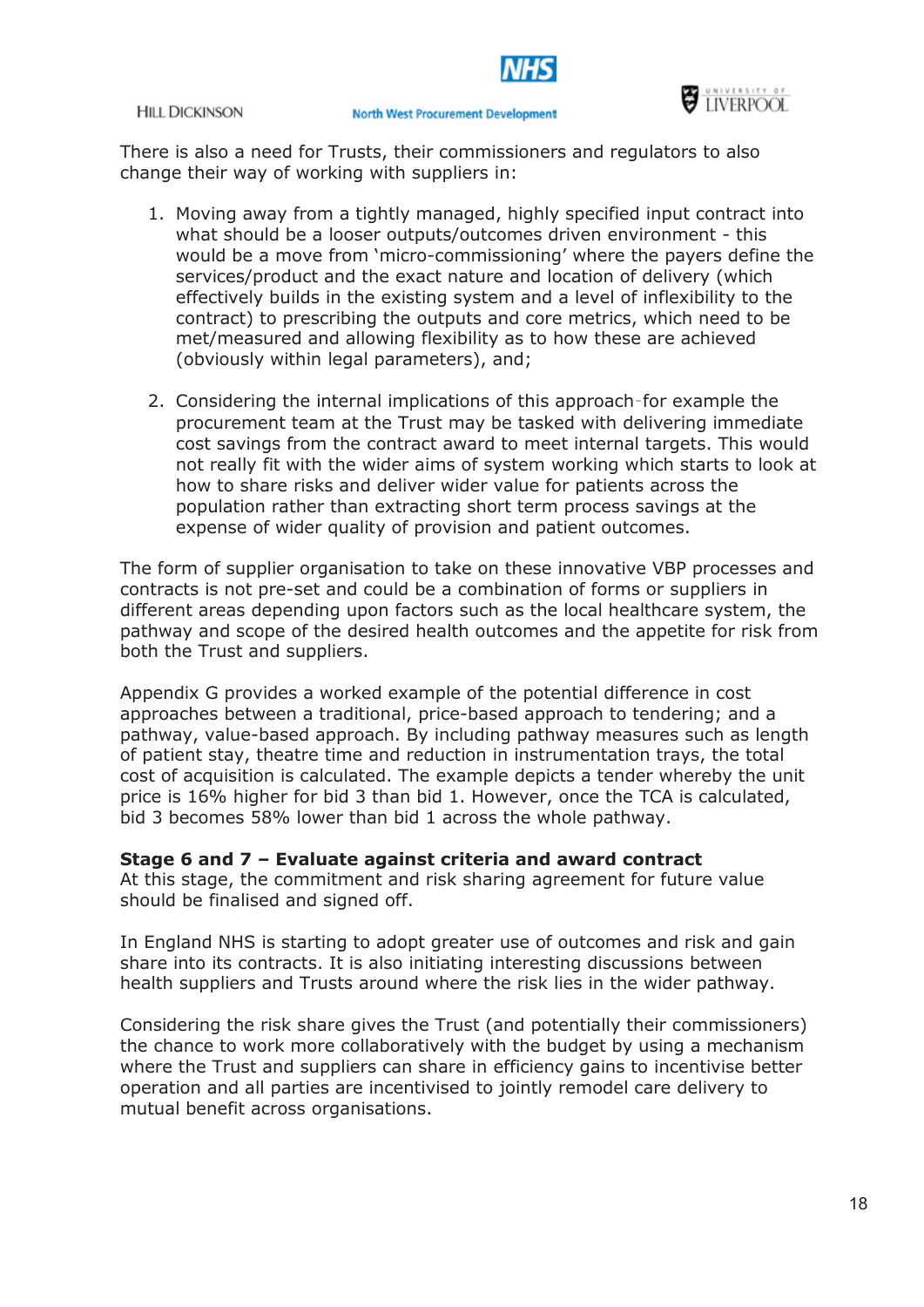

#### **North West Procurement Development**



This can be implemented in practice in a number of ways and some examples include the agreement between the parties of a capped risk and/or agreement to share efficiencies between the parties in defined proportions (i.e. the provider is responsible for cost overruns to a defined level with the Trust taking the risk beyond this level or both parties taking a share in the initial risk of overspend/gain on underspend to a defined level).

Risk share is though just one factor which new VBHC contract models will need to address if they want to avoid simply reverting from fee for service back to a 'block' single payment contractual approach, which would (1) not incentivise greater engagement between the parties and (2) could facilitate centralisation under one large supplier under a pathway with removal of wider smaller suppliers whose value is not recognised under a more basic model.

As with any tender, feedback should be offered to unsuccessful bidders to help those suppliers to improve for future bids across the NHS.

#### **3.5 Post contract work with suppliers**

Post contract work with suppliers should be prioritised to manage the contract appropriately and to deliver the value identified in the VBP. Downstream contract management requires management of the supplier at an organisation level (as opposed to a service level) covering overall performance, value initiatives, cost improvement targets, risk profiles, financial viability, administrative efficiency, and corporate responsibility.

Contract management provides the platform for robust auditing of supplier promises and opportunities, innovation, sustainability etc. identified at the selection stage to ensure tracking of promised savings achieved.

The contracting environment needs to encourage suppliers and internal Trust stakeholders to engage in the co-development and implementation of valuebased, cost-effective solutions.

However, the complexity in changing the operational mode of the contract and the collaborative behaviours of suppliers should not be underestimated and much work will be required to define the outcomes, metrics and performance standards and link these to the payment mechanism in the procurement. Areas such as the change mechanism in the Contract will be key to ensuring that the longer-term arrangements are able to evolve over time with the system relationships and outcomes to meet the demands of the Trust and the local healthcare system.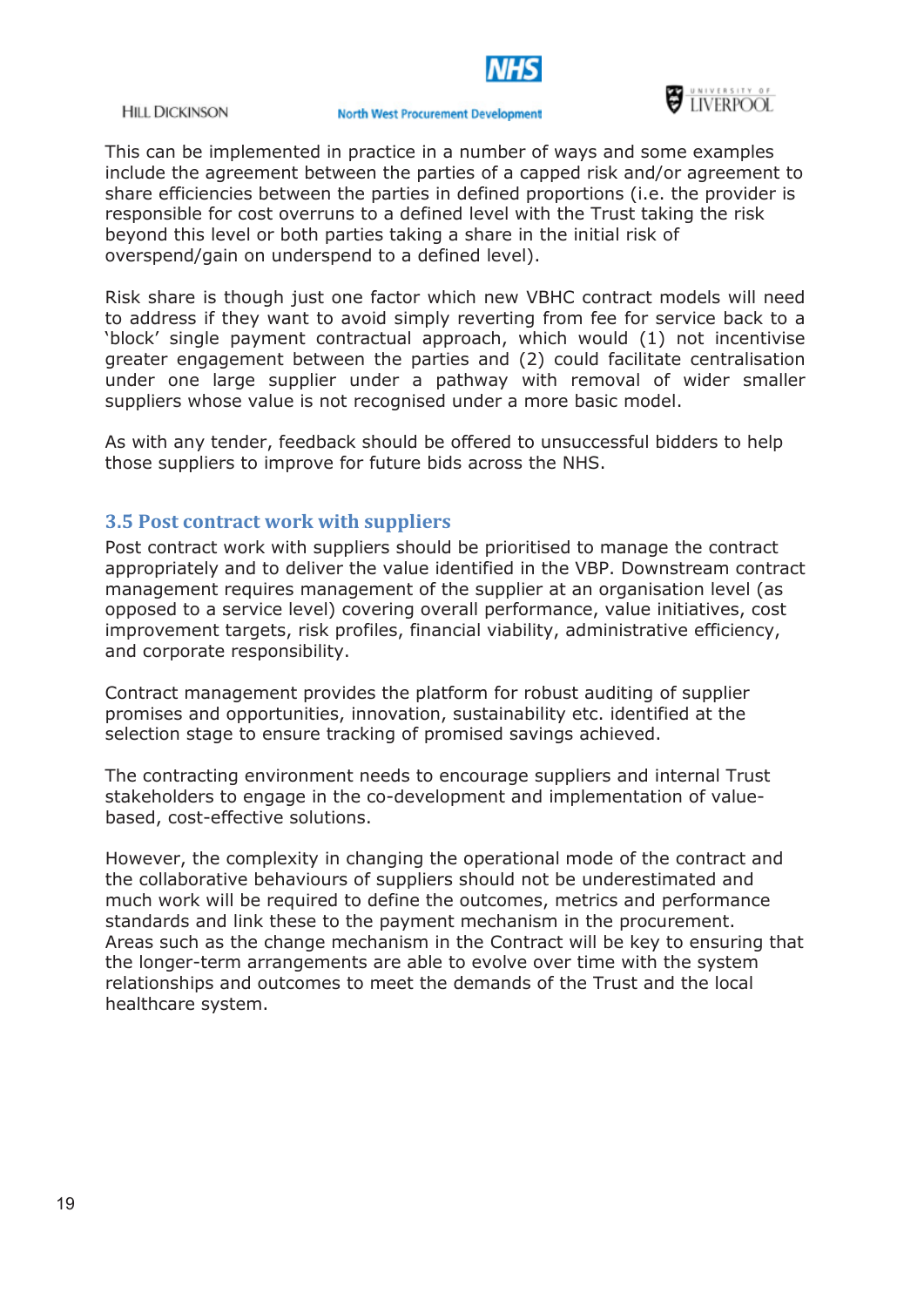

#### **North West Procurement Development**



## **4.0 Vision for the future**

We envisage all stakeholders in health systems across the world working together towards the achievement of value – that is achieving the outcomes that matter to people at the lowest possible cost. Procurement is a central part of this – the suppliers of products and services will need to demonstrate how their products and services improve value. Additionally, they will need to support health systems in capturing data in real time to eventually demonstrate how they are contributing to the achievement of value, such that we develop mechanisms of accountability where reimbursement of suppliers is linked to the value that is achieved in real-time.

Change is never easy. Even when the benefits and principles are not disputed, the actual transition to something new can be difficult, emotionally challenging, and complex. In the NHS with such demanding financial pressures, resource constraints, and the sheer criticality of the service, the fear of failure is palpable. These fears and demands to make savings are acknowledged, but the current approach where short term reductions to profit margins are not sustainable. VBP that puts the long-term viability of the NHS, patient outcomes, and efficiency at the very core of procurement is a change that must be adopted. VBP demands a collaborative effort between procurement, clinicians, suppliers and other health care professionals. As buying professionals, we get the markets we buy from.

In conclusion, this report aims to outline the journey towards VBP rather than the destination, with the proposed framework a vehicle that can be used in full or part by healthcare providers and industry alike.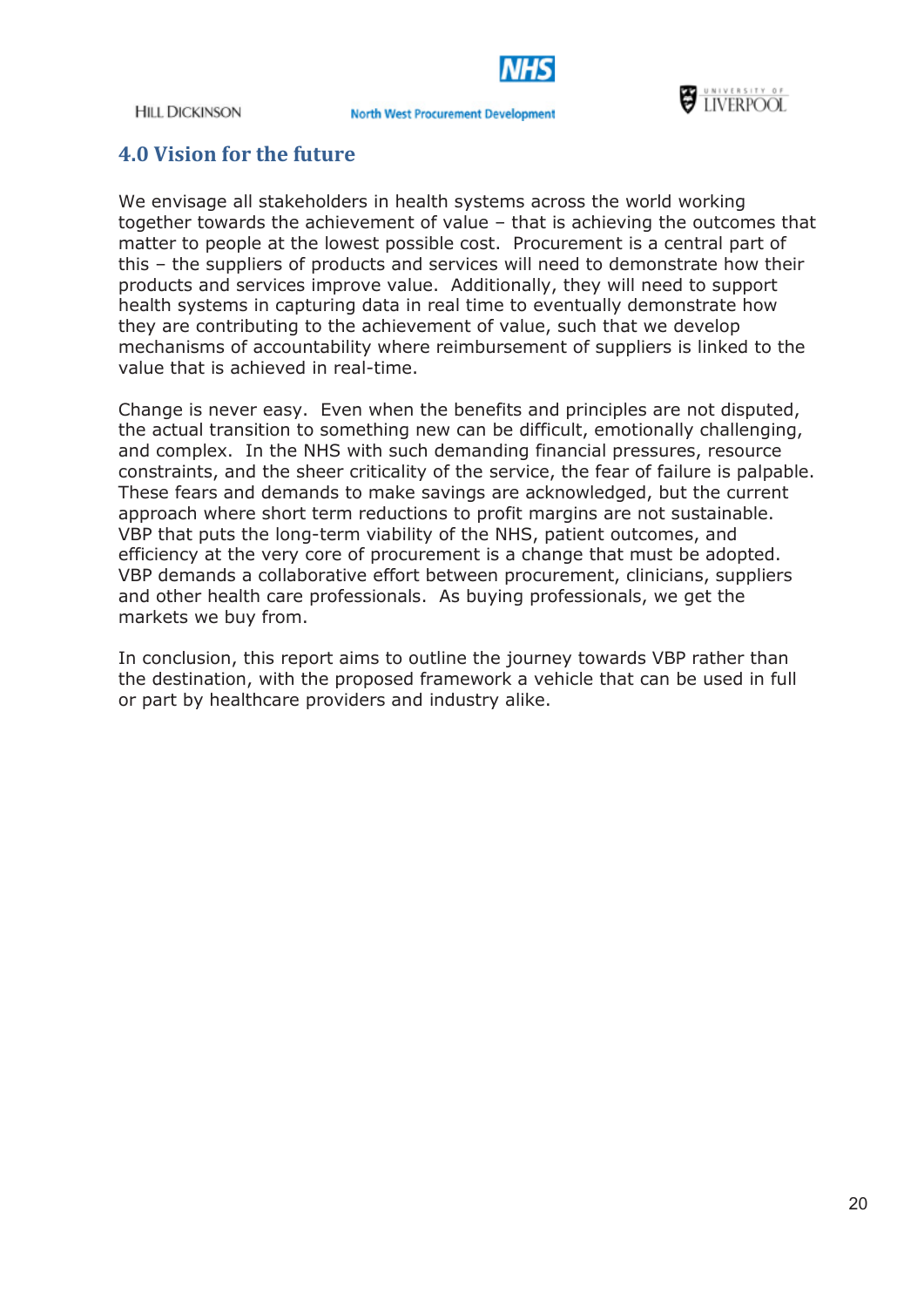



## **Contacts**

For further information or to comment on this report please see below authors and contributors contact details:

| Brian Mangan FCIPS  | Deputy Director, NHS NW<br>Procurement<br>Development           | Brian.a.mangan@wwl.nhs.uk        |
|---------------------|-----------------------------------------------------------------|----------------------------------|
| Mike Ludbrook MCIPS | Associate to NHS NW<br>Procurement<br>Development               | valuetime@virginmedia.com        |
| Dr Thomas Kelley    | Vice President,<br>Administration, ICHOM                        | t.kelley@ichom.org               |
| Robert McGough      | Partner, Hill Dickinson<br>$\sqcup P$                           | robert.mcgough@hilldickinson.com |
| Dr Joanne Meehan    | Senior Lecturer and MBA<br>Director, University of<br>Liverpool | Joanne. Meehan@liverpool.ac.uk   |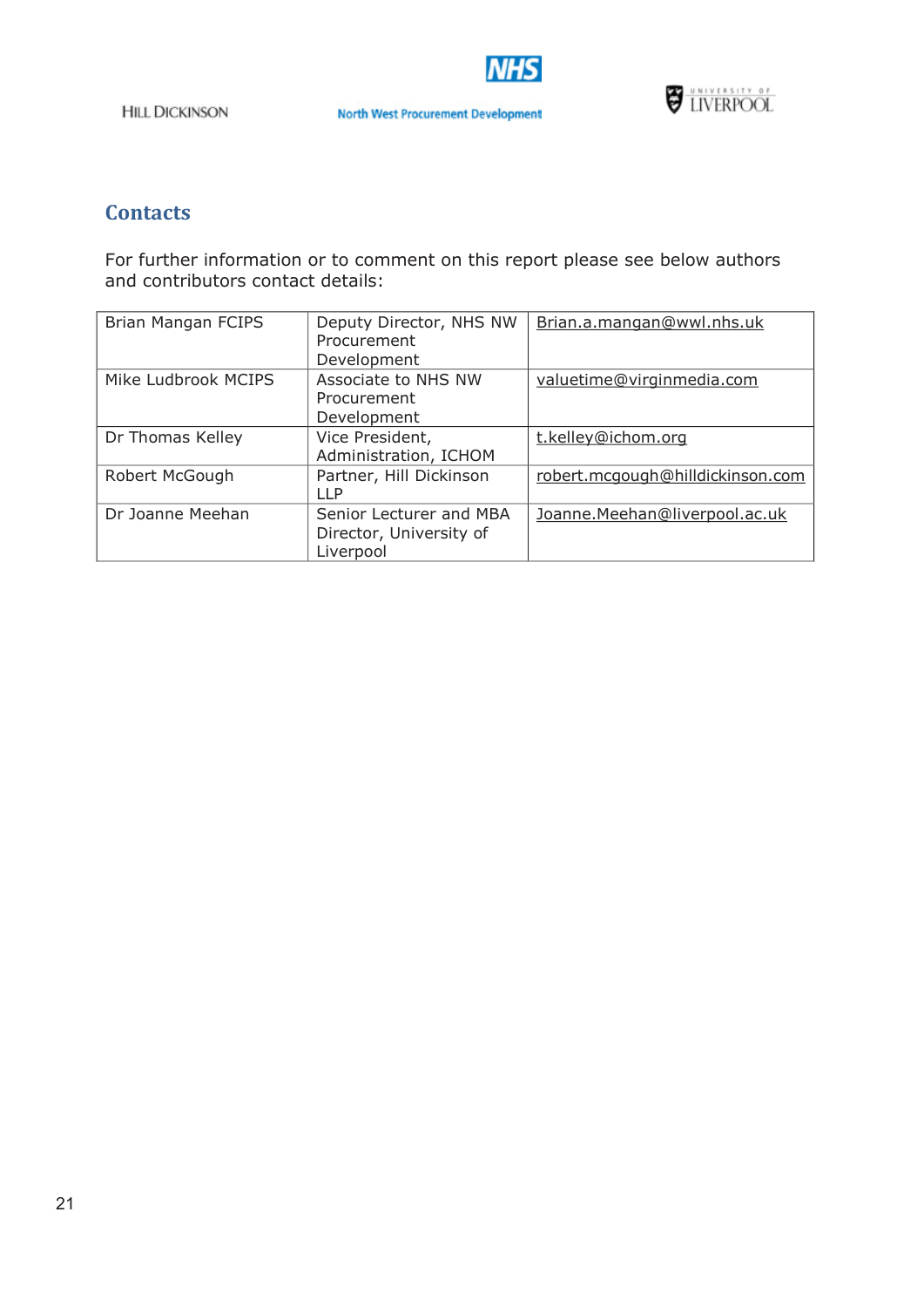

**North West Procurement Development** 



## **Appendices**

## **Appendix A – example service blueprint**

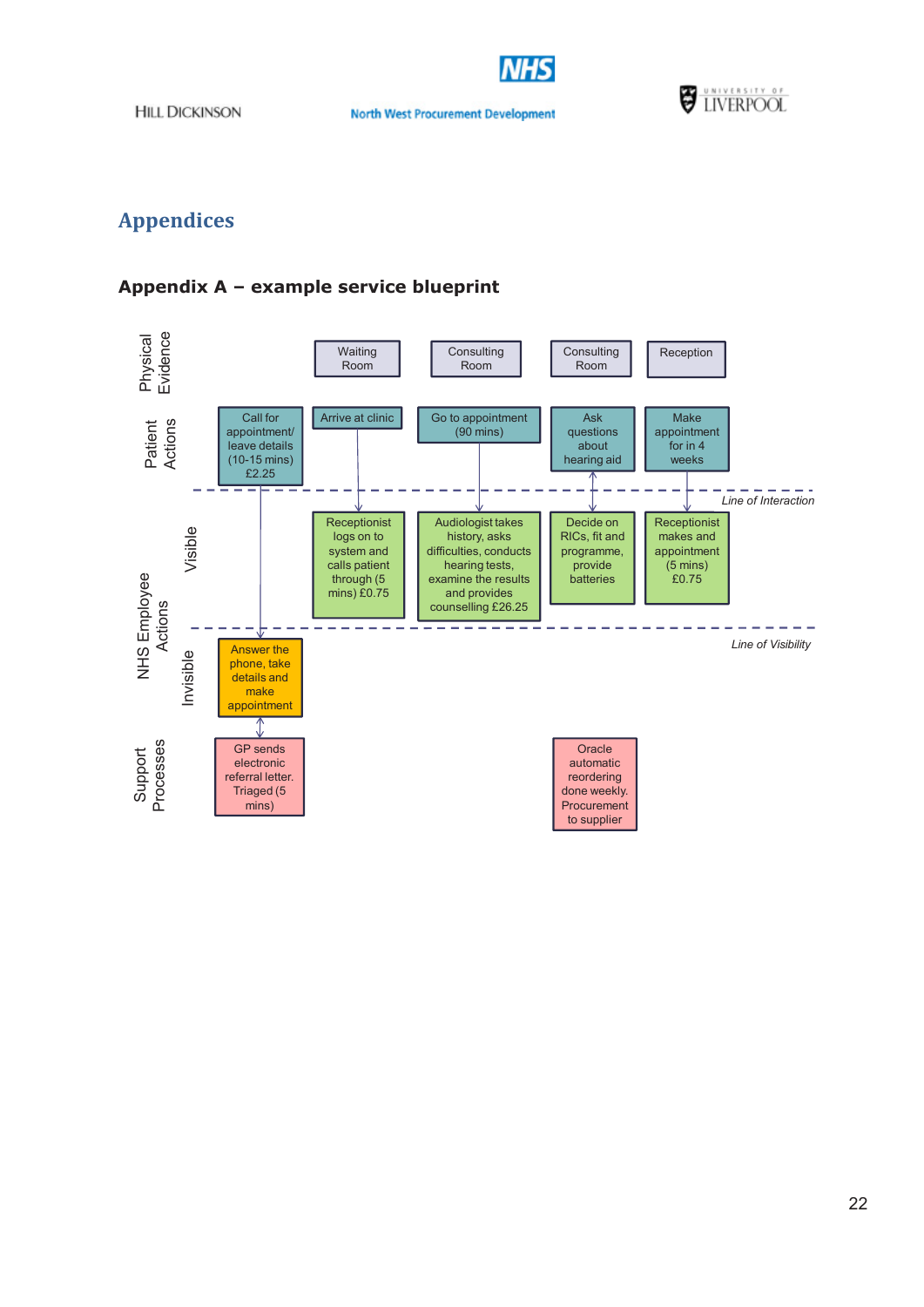

**North West Procurement Development** 



## **Appendix B – example project plan for SRM**

|                         |                                                  | Work to be done       |         |      | <b>Work overdue</b> |         |         |         |         |
|-------------------------|--------------------------------------------------|-----------------------|---------|------|---------------------|---------|---------|---------|---------|
|                         | Draft NWPD SRM Project - workplan                | <b>Work Completed</b> |         |      |                     |         |         |         |         |
|                         |                                                  |                       |         |      |                     |         |         |         |         |
|                         |                                                  | ear<br>≻              |         | Year | Year                | Year    | Year    | Year    | Year    |
|                         |                                                  | Month                 | Month 1 |      | Month 2             | Month 3 | Month 4 | Month 5 | Month 6 |
| <b>Stage</b>            | <b>Task</b>                                      | <b>Owner</b>          |         |      |                     |         |         |         |         |
| 1                       | Project scope                                    |                       |         |      |                     |         |         |         |         |
| 1.1                     | Initial review of data                           | <b>PM</b>             |         |      |                     |         |         |         |         |
| 1.2                     | Initial meeting with supplier                    | <b>PM</b>             |         |      |                     |         |         |         |         |
| 1.3                     | Summary report                                   | <b>PM</b>             |         |      |                     |         |         |         |         |
| 1.4                     | Identify areas for savings & benefits            | Supplier              |         |      |                     |         |         |         |         |
| 1.5                     | Engage with relevant Trust(s) and identify pilot | <b>PM</b>             |         |      |                     |         |         |         |         |
| 1.6                     | Agree scope for mini-project                     | <b>Board</b>          |         |      |                     |         |         |         |         |
| $\overline{\mathbf{2}}$ | Stakeholder engagement                           |                       |         |      |                     |         |         |         |         |
| 2.1                     | Workshop for all key stakeholders                | All                   |         |      |                     |         |         |         |         |
| 2.2                     | Agree aims and measures for commercial           | Finance lead          |         |      |                     |         |         |         |         |
| 2.3                     | Agree aims and measures for clinical             | Medical lead          |         |      |                     |         |         |         |         |
| 2.4                     | Agree aims and measures for 'supply chain'       | Procurement lead      |         |      |                     |         |         |         |         |
| 3                       | <b>Pilot actions</b>                             |                       |         |      |                     |         |         |         |         |
| 3.1                     | Commercial                                       | Finance lead          |         |      |                     |         |         |         |         |
| 3.2                     | Clinical                                         | Medical lead          |         |      |                     |         |         |         |         |
| 3.3                     | Supply chain                                     | Procurement lead      |         |      |                     |         |         |         |         |
| $\overline{4}$          | Produce 'framework' for regional SRM             |                       |         |      |                     |         |         |         |         |
| 4.1                     | Lessons learnt & project report                  | Board                 |         |      |                     |         |         |         |         |
| 5                       | General support for project                      |                       |         |      |                     |         |         |         |         |
| 5.1                     | Ongoing feedback and support                     | <b>Board</b>          |         |      |                     |         |         |         |         |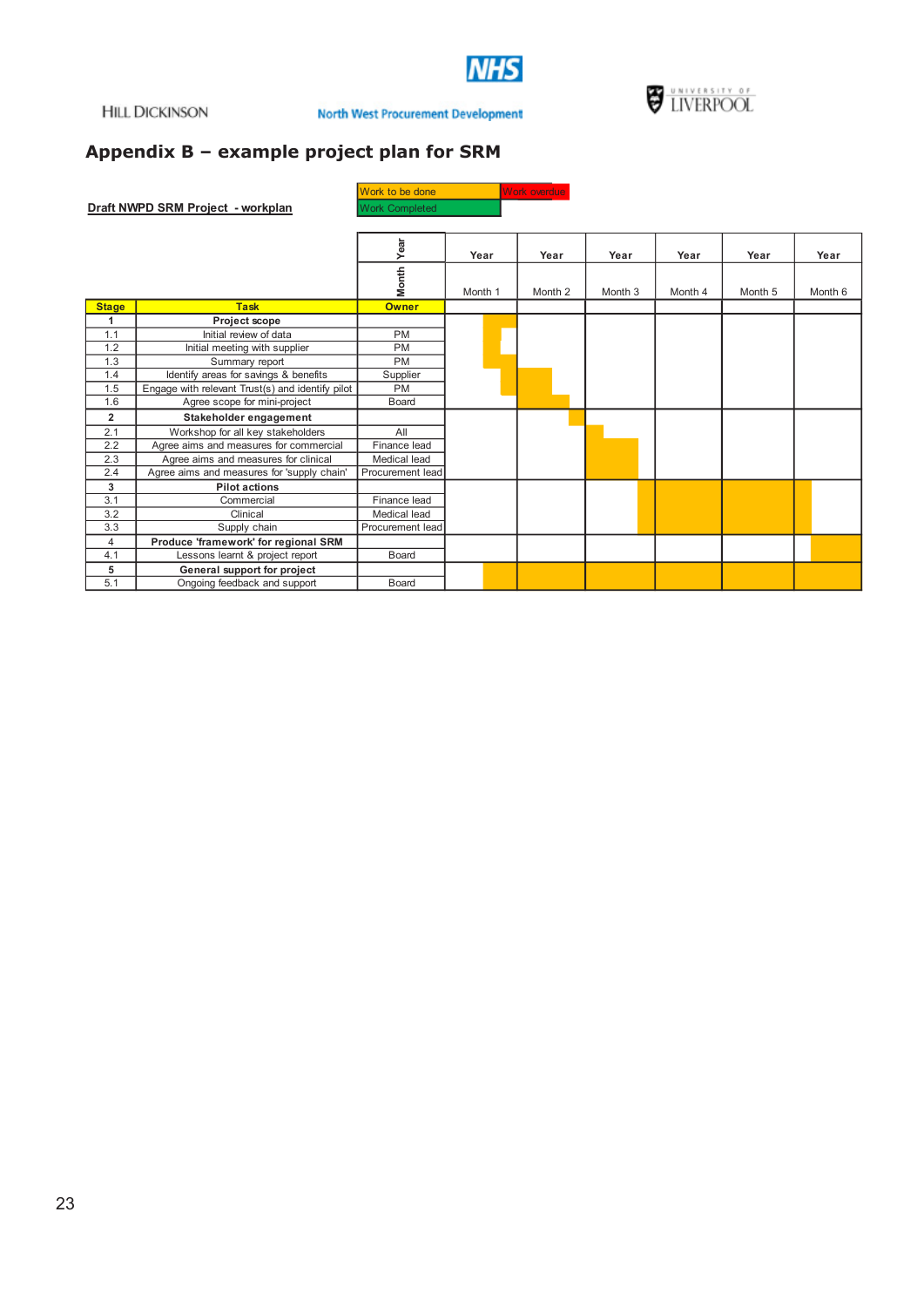

## **Appendix C – cost v benefits analysis for pneumothorax treatment**

| Value Proposition-Move to Ambulatory Care for Pneumothorax Patients:                        |              |                              |
|---------------------------------------------------------------------------------------------|--------------|------------------------------|
|                                                                                             |              |                              |
| All figures are from published NHS Data and Clinical References- full details are available |              |                              |
| These models illustrate the cost for 1 patient                                              |              |                              |
| This is for illustration only and needs to be validated by the Trust                        |              |                              |
|                                                                                             |              |                              |
| Costs for Admission of patient with Primary Spontaneous Pneumothorax:                       |              |                              |
|                                                                                             |              | Source                       |
| Cost of A&E Admission                                                                       |              | £146.08 (NHS Reference Cost) |
| Cost of Chest Drain System                                                                  |              | £92.00 (NHSSC)               |
| <b>Mean Admission Days</b>                                                                  |              | 4 (Marquette et al, 2006)    |
| Cost per day admitted                                                                       |              | £400.00 (NHS Reference Cost) |
| <b>Total Cost</b>                                                                           | £1,838.08    |                              |
|                                                                                             |              |                              |
| <b>HRG Income</b>                                                                           | £741.00      |                              |
| <b>Overall Cost Position</b>                                                                | $-E1,097.08$ |                              |
| <b>Cost of Outpatient Management for Primary Sponteneous Pneumothorax:</b>                  |              |                              |
|                                                                                             |              |                              |
| Cost of A&E Admission                                                                       |              | £146.08 (NHS Reference Cost) |
| Cost of Chest Drain System                                                                  |              | £99.20 Drain and Valve       |
| <b>Cost of Outpatient Visit</b>                                                             |              | £163.70 (NHS Reference Cost) |
| <b>Total Cost</b>                                                                           | £408.98      |                              |
|                                                                                             |              |                              |
| <b>HRG Income</b>                                                                           | £940.00      |                              |
| Surplus (HRG Income - Total Outpatient Cost)                                                | £531.02      |                              |
|                                                                                             |              |                              |
| <b>Benefit Summary</b>                                                                      |              |                              |
|                                                                                             |              |                              |
| Saving of inpatient Management costs after HRG Income                                       | £1,097.08    |                              |
|                                                                                             |              |                              |
| Income from outpatient management after HRG Income (in surplus)                             | £531.02      |                              |
| <b>Total Benefit</b>                                                                        | £1,628.10    |                              |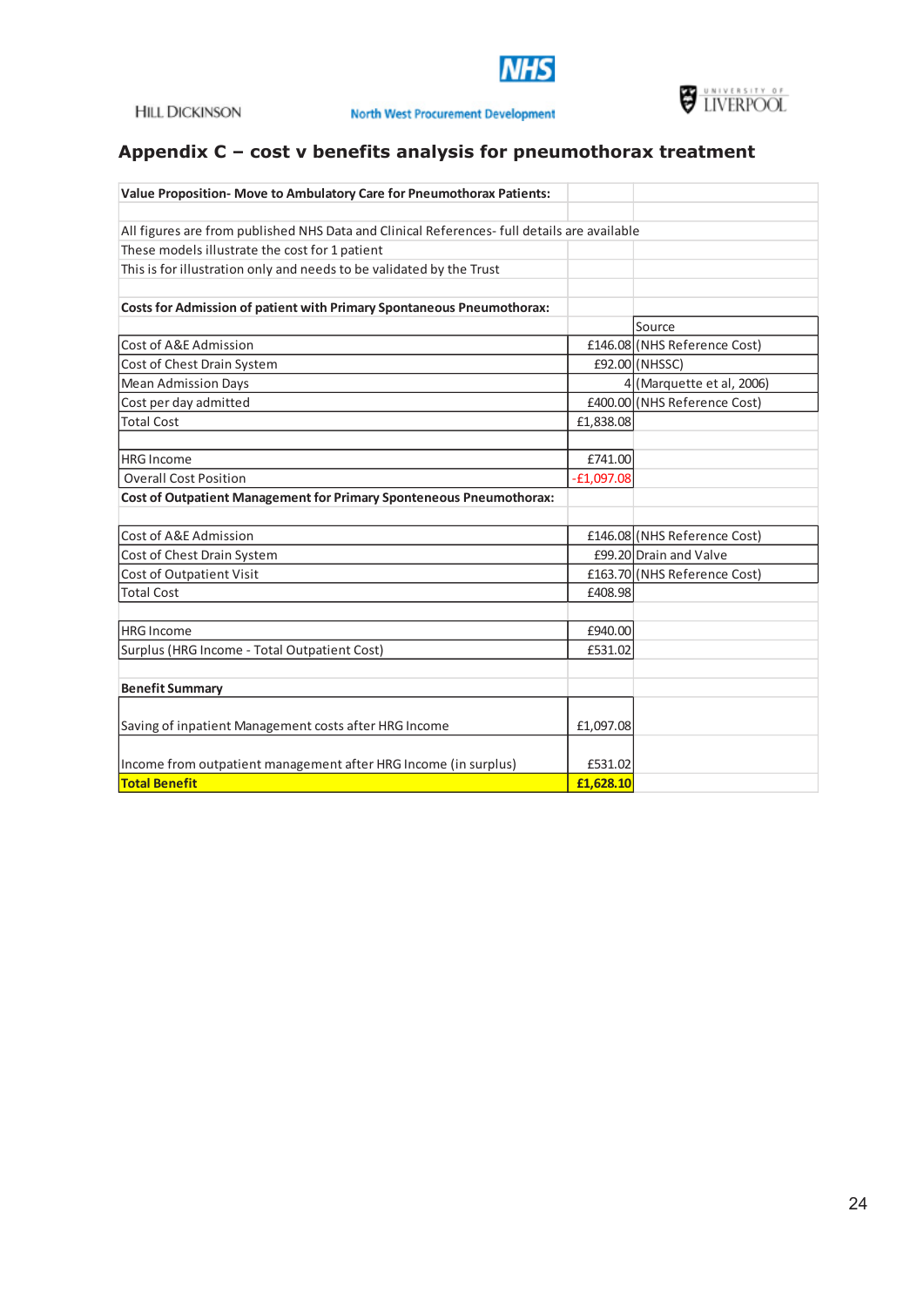



## **Appendix C (cont.)**

| Costs for Admission of patient with latrogenic(Post Biopsy) Pneumothorax: |            |                              |  |  |  |  |
|---------------------------------------------------------------------------|------------|------------------------------|--|--|--|--|
|                                                                           |            | Source                       |  |  |  |  |
| Cost of Chest Drain System                                                |            | £92.00 (NHSSC)               |  |  |  |  |
| <b>Mean Admission Days</b>                                                |            | $4$ (Marquette et al, 2006)  |  |  |  |  |
| Cost per day admitted                                                     |            | £400.00 (NHS Reference Cost) |  |  |  |  |
| <b>Total Cost</b>                                                         | £1,692.00  |                              |  |  |  |  |
|                                                                           |            |                              |  |  |  |  |
|                                                                           |            |                              |  |  |  |  |
| <b>HRG Income</b>                                                         | £741.00    |                              |  |  |  |  |
| <b>Overall Cost Position</b>                                              | $-£951.00$ |                              |  |  |  |  |
| Cost of Outpatient Management for latrogenic (Post Biopsy) Pneumothorax:  |            |                              |  |  |  |  |
|                                                                           |            |                              |  |  |  |  |
| Cost of Chest Drain System                                                |            | £99.20 Drain and Valve       |  |  |  |  |
| Cost of Outpatient Visit                                                  |            | £163.70 (NHS Reference Cost) |  |  |  |  |
| <b>Total Cost</b>                                                         | £262.90    |                              |  |  |  |  |
|                                                                           |            |                              |  |  |  |  |
|                                                                           |            |                              |  |  |  |  |
| <b>HRG Income</b>                                                         | £940.00    |                              |  |  |  |  |
| Surplus (HRG Income - Total Cost)                                         | £677.10    |                              |  |  |  |  |
|                                                                           |            |                              |  |  |  |  |
| <b>Benefit Summary</b>                                                    |            |                              |  |  |  |  |
| Saving of inpatient Management costs after HRG                            |            |                              |  |  |  |  |
| Income                                                                    | £951.00    |                              |  |  |  |  |
| Income from outpatient management after HRG                               |            |                              |  |  |  |  |
| Income (in surplus)                                                       | £677.10    |                              |  |  |  |  |
| <b>Total Benefit</b>                                                      | £1,628.10  |                              |  |  |  |  |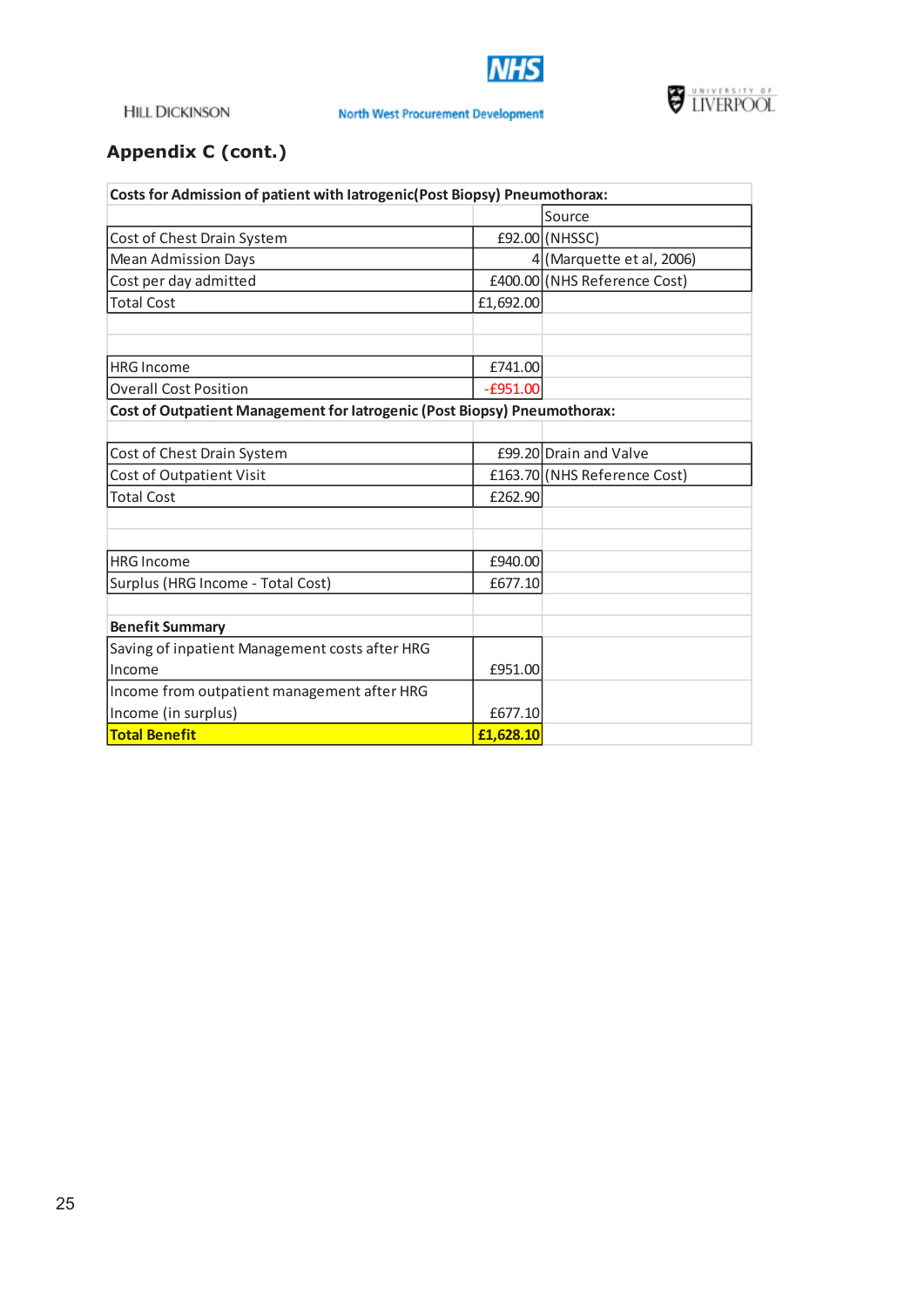

**North West Procurement Development** 



**VBP decision process** 

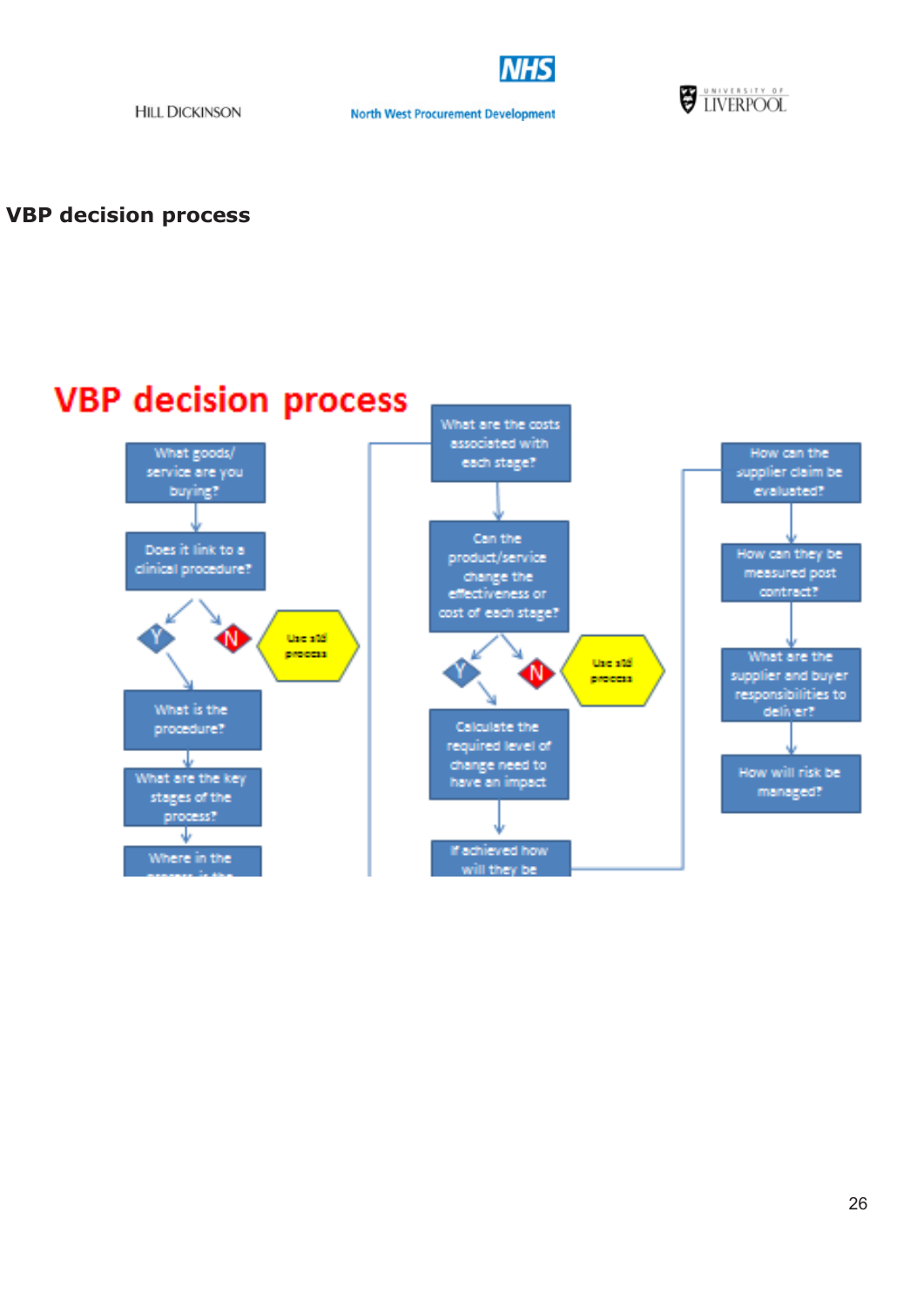

#### **North West Procurement Development**



#### **Appendix E – example draft bid scoring and weighting model for Value Based Procurement NHS NWPD - DRAFT Bid scoring and weighting model for Value Based Procurement**

| Name of procurement exercise:   |               |                                                                                   |                  |  |  |  |
|---------------------------------|---------------|-----------------------------------------------------------------------------------|------------------|--|--|--|
| Category                        |               | <b>Weighting Sub category</b>                                                     | <b>Weighting</b> |  |  |  |
|                                 |               | Acquisition price (product price)                                                 | $\frac{0}{0}$    |  |  |  |
|                                 |               | Anciliary costs - are there any ongoing additional costs associated with the      |                  |  |  |  |
| Cost                            | $\%$          | product?                                                                          |                  |  |  |  |
|                                 |               | Pathway costs - as appropriate, for example; theatre time, length of stay,        |                  |  |  |  |
|                                 |               | instrumentation                                                                   | %                |  |  |  |
|                                 |               | Fit for purpose - compared to specification; consider if this is pass/fail or a   | $\frac{1}{6}$ or |  |  |  |
|                                 |               | qualitative score                                                                 | pass/fail        |  |  |  |
|                                 | $\%$          | System/process innovation - as appropriate, are there potential areas of          |                  |  |  |  |
|                                 |               | innovation over and above the specfification that will add value and that can be  |                  |  |  |  |
|                                 |               | substantiated?                                                                    | $\%$             |  |  |  |
| Quality                         |               | Medical patient outcomes - substantiated improvements to patients' medical        |                  |  |  |  |
|                                 | $\frac{0}{0}$ | outcomes as a result of this procurement. For example; reduced revision           |                  |  |  |  |
|                                 |               | rates, reduced infection rates, improved PROMS score.                             | $\%$             |  |  |  |
|                                 |               | Patients' secondary benefits as appropriate, are there secondary benefits to      |                  |  |  |  |
|                                 |               | patients such as reduced number of outpatients appointments?                      | %                |  |  |  |
|                                 |               | <b>Project specific - state any project specific outcomes that could vary</b>     |                  |  |  |  |
|                                 |               | between providers and therefore require measurement                               | $\frac{0}{0}$    |  |  |  |
|                                 |               |                                                                                   |                  |  |  |  |
|                                 |               | Customer service - to include delivery, after sales, techincal support, training  | $\%$             |  |  |  |
| Service - ongoing performance & | $\frac{0}{0}$ |                                                                                   |                  |  |  |  |
| contract management             |               | Management systems - to include KPI reporting mechanisms, measurement             |                  |  |  |  |
|                                 |               | systems, ordering systems (e.g. use of and development of e-catalogues)           | $\%$             |  |  |  |
|                                 |               | <b>Contract terms</b> - to include risk sharing mechanisms and quarantees         | $\frac{0}{6}$    |  |  |  |
|                                 |               | <b>Environmental</b> - proportionate to the contract, are there opportunites for  |                  |  |  |  |
|                                 |               | environmental benefits such as reduced carbon emissions, reduced packaging        |                  |  |  |  |
|                                 | $\frac{0}{0}$ | waste, reduced energy usage?                                                      | $\frac{0}{0}$    |  |  |  |
| Sustainability                  |               |                                                                                   |                  |  |  |  |
|                                 |               | Socio-cultural - proportionate to the contract, are there opportunites for socio- |                  |  |  |  |
|                                 |               | cultural benefits such as increasing the use of disadvantaged labour?             | $\frac{0}{6}$    |  |  |  |
| <b>Totals</b>                   | 100%          |                                                                                   | 100%             |  |  |  |
|                                 |               |                                                                                   |                  |  |  |  |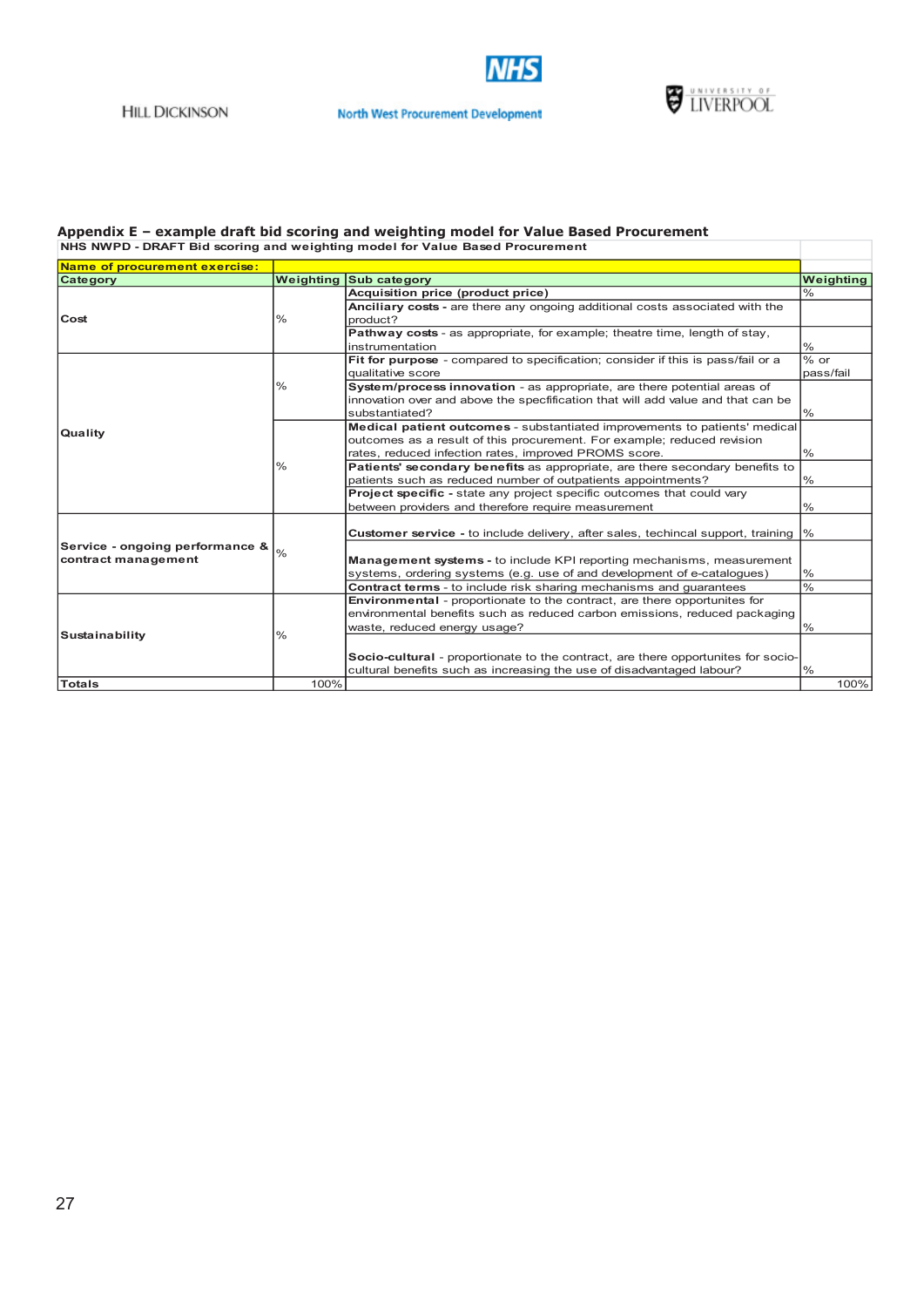

#### **North West Procurement Development**



#### **Appendix F - example draft bid scoring and weighting model for Value Based Health Care NHS NWPD - DRAFT Bid scoring and weighting model for Value Based Health Care**

| Name of procurement exercise:   |               |                                                                                            |               |  |  |
|---------------------------------|---------------|--------------------------------------------------------------------------------------------|---------------|--|--|
| <b>Category</b>                 | Weighting     | <b>Sub category</b>                                                                        |               |  |  |
|                                 |               | Acquisition price (product price)                                                          | $\frac{0}{0}$ |  |  |
|                                 |               | Anciliary costs - are there any ongoing additional costs associated with the               |               |  |  |
|                                 | $\%$          | product?                                                                                   |               |  |  |
|                                 |               | <b>Pathway costs</b> - as appropriate, for example; theatre time, length of stay,          |               |  |  |
|                                 |               | instrumentation                                                                            | $\%$          |  |  |
|                                 |               | Fit for purpose - compared to specification; consider if this is pass/fail or a            | $%$ or        |  |  |
|                                 |               | qualitative score                                                                          | pass/fail     |  |  |
|                                 | %             | System/process innovation - as appropriate, are there potential areas of                   |               |  |  |
| Cost                            |               | innovation over and above the specfification that will add value and that can be           |               |  |  |
|                                 |               | substantiated?                                                                             | $\%$          |  |  |
|                                 |               | Medical patient outcomes - substantiated improvements to patients' medical                 |               |  |  |
|                                 |               | outcomes as a result of this procurement. For example; reduced revision                    |               |  |  |
|                                 | %             | rates, reduced infection rates, improved PROMS score.                                      | $\frac{9}{6}$ |  |  |
|                                 |               | Patients' secondary benefits as appropriate, are there secondary benefits to               |               |  |  |
|                                 |               | patients such as reduced number of outpatients appointments?                               | $\%$          |  |  |
|                                 |               | <b>Project specific - state any project specific outcomes that could vary</b>              |               |  |  |
|                                 |               | between providers and therefore require measurement                                        | $\%$          |  |  |
|                                 | $\frac{0}{0}$ |                                                                                            |               |  |  |
|                                 |               | <b>Customer service</b> - to include delivery, after sales, techincal support, training  % |               |  |  |
| Service - ongoing performance & |               |                                                                                            |               |  |  |
| contract management             |               | Management systems - to include KPI reporting mechanisms, measurement                      |               |  |  |
|                                 |               | systems, ordering systems (e.g. use of and development of e-catalogues)                    | $\%$          |  |  |
|                                 |               | <b>Contract terms</b> - to include risk sharing mechanisms and quarantees                  | $\frac{0}{0}$ |  |  |
|                                 |               | <b>Environmental</b> - proportionate to the contract, are there opportunites for           |               |  |  |
|                                 |               | environmental benefits such as reduced carbon emissions, reduced packaging                 |               |  |  |
| Sustainability                  | %             | waste, reduced energy usage?                                                               | $\%$          |  |  |
|                                 |               | Socio-cultural - proportionate to the contract, are there opportunites for socio-          |               |  |  |
|                                 |               | cultural benefits such as increasing the use of disadvantaged labour?                      | $\frac{0}{0}$ |  |  |
|                                 |               |                                                                                            |               |  |  |
| <b>Totals</b>                   | 100%          |                                                                                            | 100%          |  |  |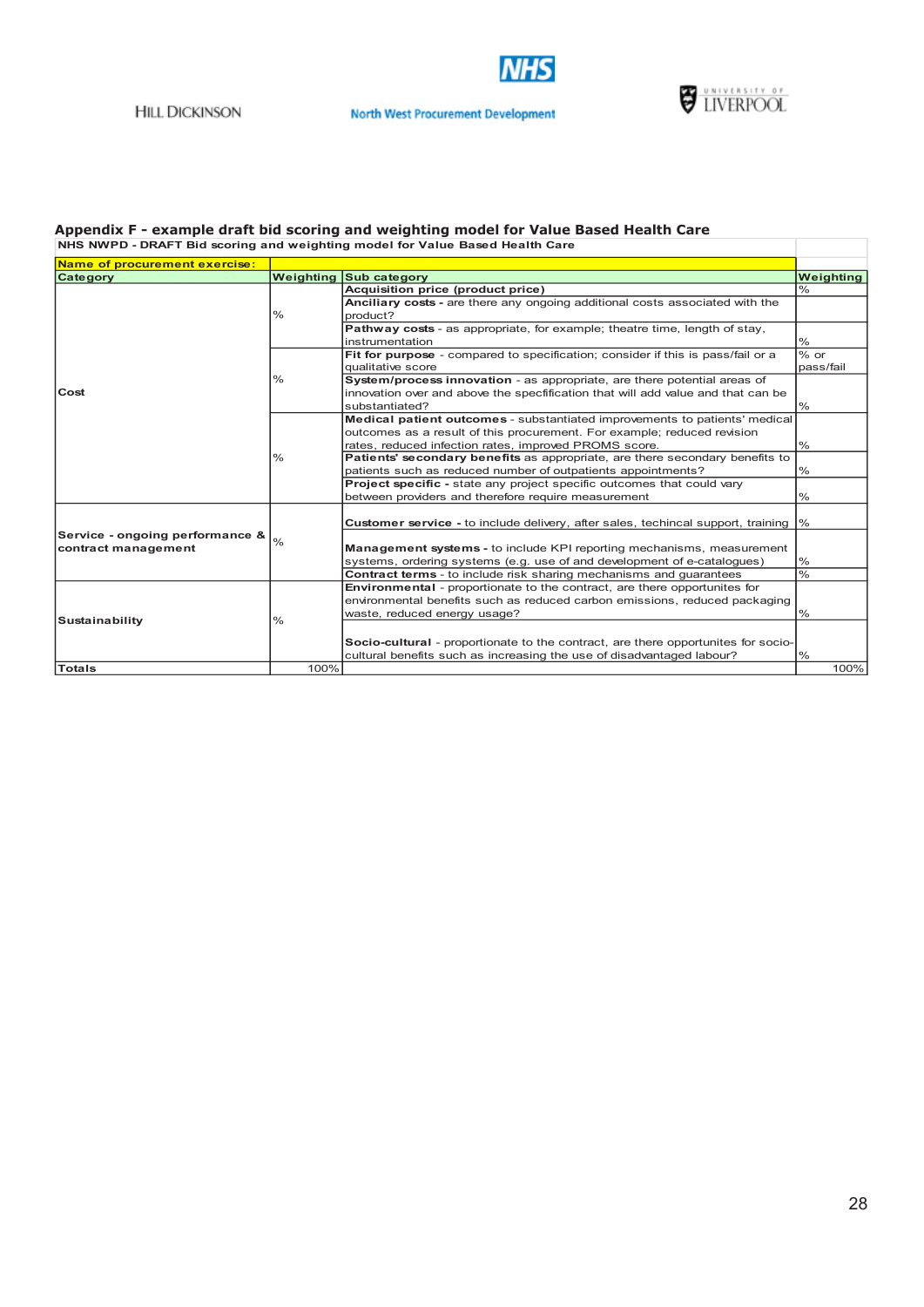

#### **North West Procurement Development**



|       | <b>Total knee replacement (TKR)</b>         |                                                                        |                      |                                 |                                                     |
|-------|---------------------------------------------|------------------------------------------------------------------------|----------------------|---------------------------------|-----------------------------------------------------|
|       | 1000 knees implanted during contract length |                                                                        |                      |                                 |                                                     |
|       |                                             | Probability that value based proposals will apply to 75% of procedures |                      |                                 |                                                     |
|       |                                             | Pre market engagement to determine value drivers and confidence levels |                      |                                 |                                                     |
|       |                                             |                                                                        |                      |                                 |                                                     |
|       |                                             |                                                                        |                      |                                 | Theatre time < 1hr   Instrumentation trays < 1 tray |
|       | Unit price                                  | total VBP reduction                                                    | $LOS < 1 day = £400$ | $=£1000$                        | £25                                                 |
| Bid 1 | £950                                        | £25                                                                    |                      |                                 |                                                     |
| Bid 2 | £1,000                                      | £425                                                                   |                      |                                 |                                                     |
| Bid 3 | £1,100                                      | £950                                                                   |                      | 0.5                             |                                                     |
|       |                                             |                                                                        |                      |                                 |                                                     |
|       |                                             | Std procedures *250 VBP procedures * 750                               | <b>TCA</b>           | TCA = Total cost of acquisition |                                                     |
| Bid 1 | £237,500                                    | £693,750                                                               | £931,250             |                                 |                                                     |
| Bid 2 | £250,000                                    | £431,250                                                               | £681,250             |                                 |                                                     |
| Bid 3 | £275,000                                    | £112,500                                                               | £387,500             |                                 |                                                     |